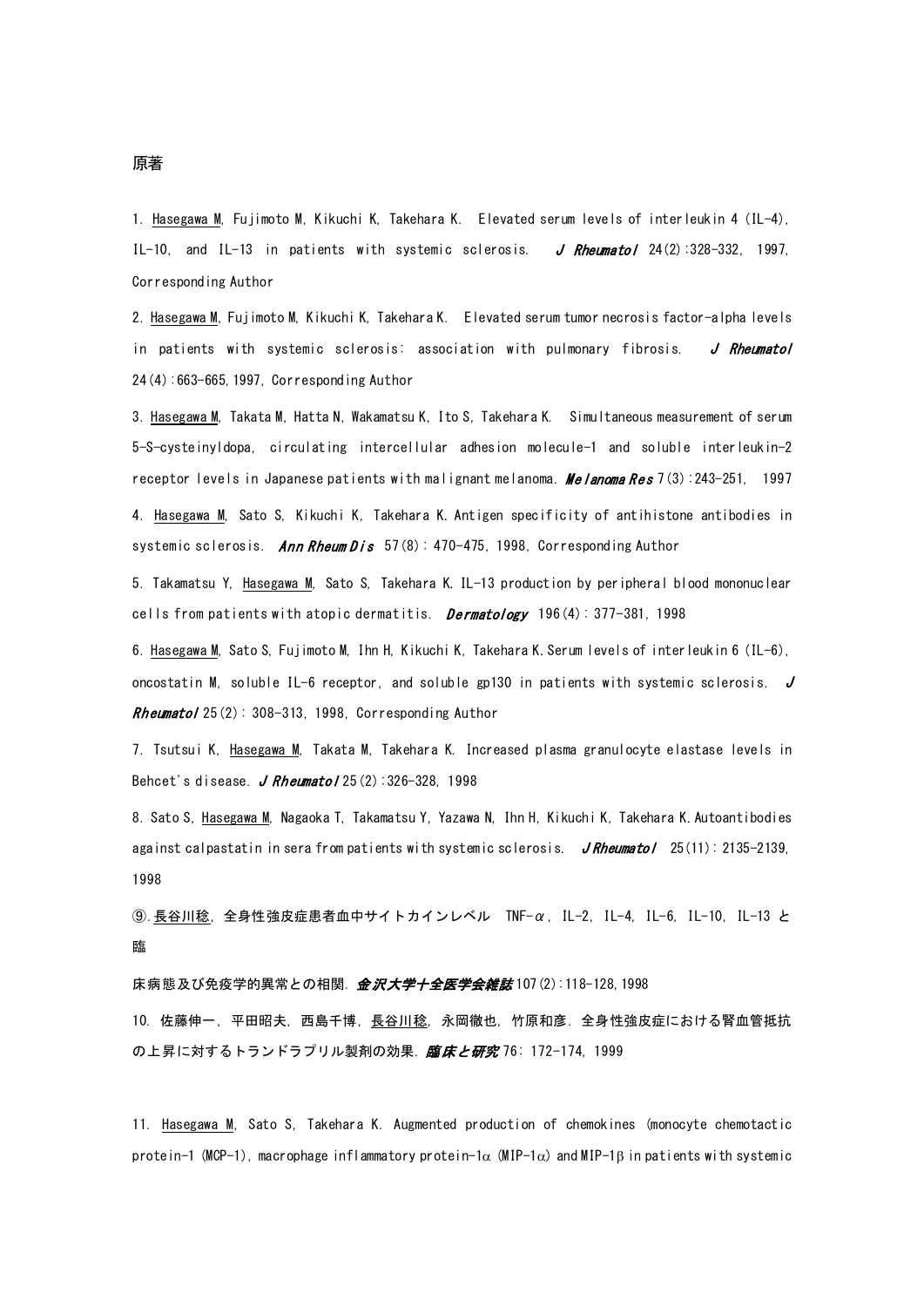sclerosis: MCP-1 and MIP-1ß may be involved in the development of pulmonary fibrosis.  $Clin$  Exp Immunol 117(1): 159-165, 1999, Corresponding Author

12. Shimada Y, Sato S, Hasegawa M, Tedder TF, Takehara K. Elevated serum L-selectin levels and abnormal regulation of L-selectin expression on leukocytes in atopic dermatitis: soluble L-selectin levels indicate disease severity. J Allergy Clin Immunol  $104(1)$ : 163-168, 1999

13. Hasegawa M, Sato S, Ihn H, Takehara K. Enhanced production of interleukin-6 (IL-6), oncostatin M and soluble IL-6 receptor by cultured peripheral blood mononuclear cells from patients with systemic sclerosis. Rheumatology (Oxford) 38(7): 612-617, 1999

14. Nagaoka T, Kaburagi Y, Hamaguchi Y, Hasegawa M, Takehara K, Steeber DA, Tedder TF, Sato S. Delayed wound healing in the absence of intercellular adhesion molecule-1 or L-selectin expression. Am  $J$  Pathol 157(1): 237-247, 2000

15. Sato S, Hasegawa M, Ihn H, Kikuchi K, Takehara K. Clinical significance of antinuclear matrix antibody in serum from patients with anti-U1RNP antibody. **Arch Dermatol Res**  $292(2-3): 55-59, 2000$ 16. Sato S, Nagaoka T, Hasegawa M, Nishijima C, Takehara K. Elevated serum KL-6 levels in patients with systemic sclerosis: association with the severity of pulmonary fibrosis. *Dermatology* 200(3): 196-201, 2000

17. Sato S, Hasegawa M (co-first author), Fujimoto M, Tedder TF, Takehara K. Quantitative genetic variation in CD19 expression correlates with autoimmunity.  $J$  *Immunol* 165(11): 6635-6643, 2000 18. Sato S, Nagaoka T, Hasegawa M, Tamatani T, Nakanishi T, Takigawa M, Takehara K. Serum levels of connective tissue growth factor are elevated in patients with systemic sclerosis: association with extent of skin sclerosis and severity of pulmonary fibrosis. J Rheumatol 27(1): 149-154, 2000

19. Nagaoka T, Sato S, Hasegawa M, Ihn H, Takehara K. Serum levels of soluble interleukin 6 receptor and soluble gp130 are elevated in patients with localized scleroderma. J Rheumatol  $27(8)$ : 1917-1921, 2000

20. Sato S, Hanakawa H, Hasegawa M, Nagaoka T, Hamaguchi Y, Nishijima C, Komatsu K, Hirata A, Takehara K. Levels of interleukin 12, a cytokine of type 1 helper T cells, are elevated in sera from patients with systemic sclerosis. J Rheumatol  $27(12)$ : 2838-2842, 2000

21. Hasegawa M, Fujimoto M, Poe JC, Steeber DA, Lowell CA, Tedder TF. A CD19-dependent signaling pathway regulates autoimmunity in Lyn-deficient mice.  $J$  Immunol 167(5):2469-2478, 2001

※22. Hasegawa M, Fujimoto M, Poe JC, Steeber DA, Tedder TF. CD19 can regulate B lymphocyte signal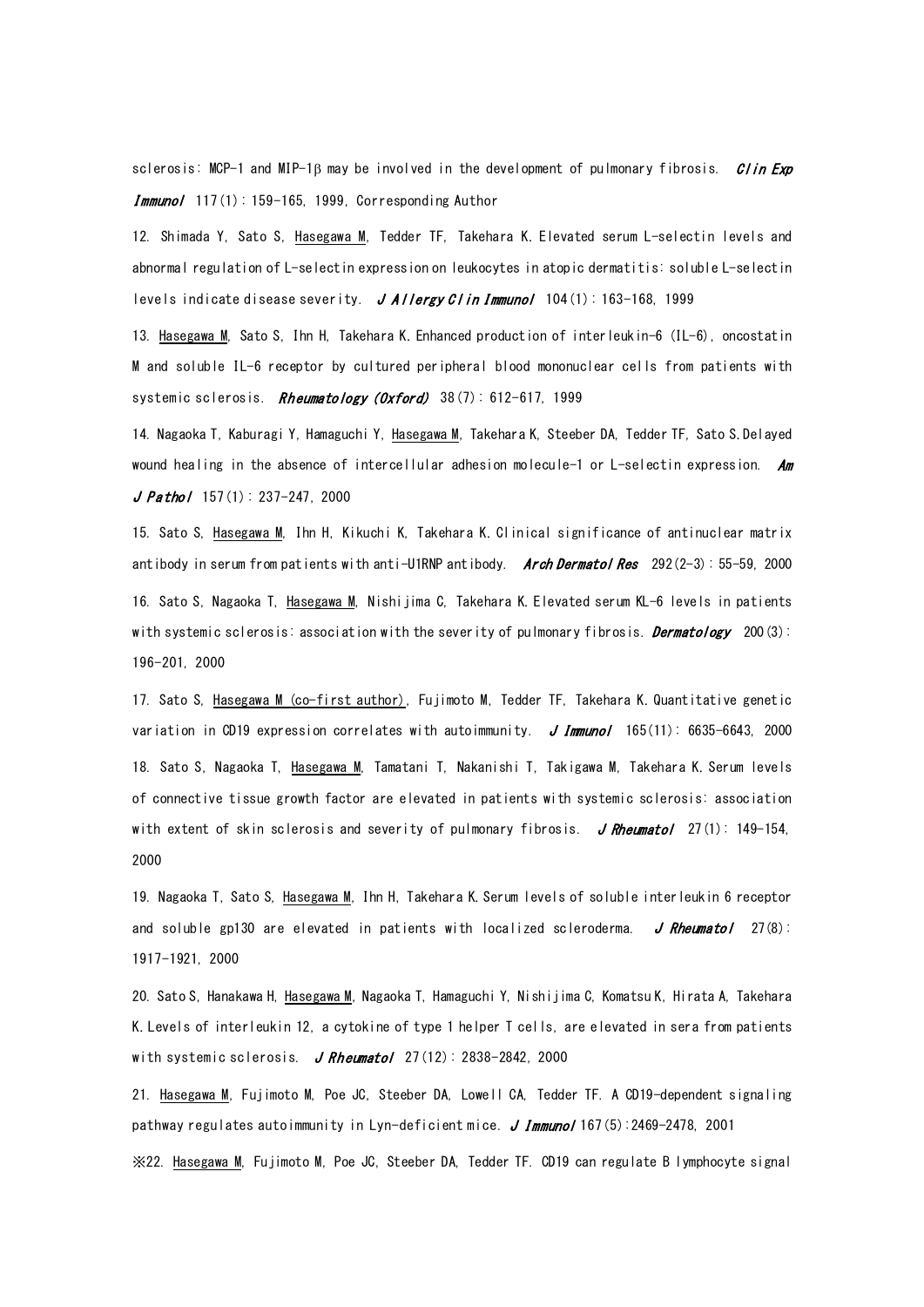transduction independent of complement activation. J Immuno/167(6):3190-200.

23. Kaburagi Y, Shimada Y, Nagaoka T, Hasegawa M, Takehara K, Sato S. Enhanced production of CC-chemokines (RANTES, MCP-1, MIP-1 $\alpha$ , MIP-1 $\beta$ , and eotaxin) in patients with atopic dermatitis. Arch Dermatol Res  $293(7): 350-355, 2001$ 

24. Shimada Y, Hasegawa M, Takehara K, Sato S. Elevated serum L-selectin levels and decreased L-selectin expression on CD8<sup>+</sup> lymphocytes in systemic sclerosis. *Clin Exp Immunol* 124(3): 474-479, 2001

25. Sato S, Hasegawa M, Takehara K. Serum levels of interleukin-6 and interleukin-10 correlate with total skin thickness score in patients with systemic sclerosis. J Dermatol Sci 27(2): 140-146, 2001

26. Sato S, Komura K, Hasegawa M, Fujimoto M, Takehara K. Clinical significance of soluble CD31 in patients with systemic sclerosis (SSc): association with limited cutaneous SSc. J Rheumatol 28(11): 2460-2465, 2001

27. Fujimoto M, Poe JC, Hasegawa M, Tedder TF. CD19 amplification of B lymphocyte Ca<sup>2+</sup> responses: a role for Lyn sequestration in extinguishing negative regulation. J Biol Chem 276(48):44820-7, 2001

28. Nishijima C, Sato S, Hasegawa M, Nagaoka T, Hirata A, Komatsu K, Takehara K. Renal vascular damage in Japanese patients with systemic sclerosis. Rheumatology (Oxford) 40(4): 406-409, 2001 29. Sato S, Hamaguchi Y, Hasegawa M, Takehara K. Clinical significance of anti-topoisomerase I antibody levels determined by ELISA in systemic sclerosis. Rheumatology (Oxford) 40(10): 1135-1140, 2001

30.稲沖真, 斉藤恵里子, 長谷川稔, 佐藤伸一, 竹原和彦. 全身性強皮症患者にみられる血清中インター ロイキン6の増加に対するアルプロスタジルの抑制効果の検討. [Medical Postgraduates](http://www.jamas.or.jp/user/database/Search/detail/scode/J01434) 40(2):146-149. 2002

31.佐藤伸一, 小寺雅也, 藤井秀孝, 永岡徹也, 濱口儒人, 長谷川稔, 竹原和彦. プロスタグランジンI2 誘導体製剤であるベラプロストナトリウムの膠原病に伴う肺高血圧症に対する効果. *臨床と研究* 79:134-138, 2002

32.長谷川稔, 佐藤伸一, 竹原和彦. 全身性強皮症の難治性皮膚潰瘍におけるフィブラストスプレー(遺伝 子組換えヒト塩基性線維芽細胞増殖因子)の使用経験. 臨床と研究 79: 156-159, 2002

※33. Haas KM, Hasegawa M (co-first author), Steeber [DA, Poe JC, Zabel MD, Bock CB, Karp DR, Briles](http://www.ncbi.nlm.nih.gov/entrez/query.fcgi?cmd=Retrieve&db=pubmed&dopt=Abstract&list_uids=12479818&query_hl=3)  [DE, Weis JH, Tedder TF.](http://www.ncbi.nlm.nih.gov/entrez/query.fcgi?cmd=Retrieve&db=pubmed&dopt=Abstract&list_uids=12479818&query_hl=3) Complement receptors CD21/35 link innate and protective immunity during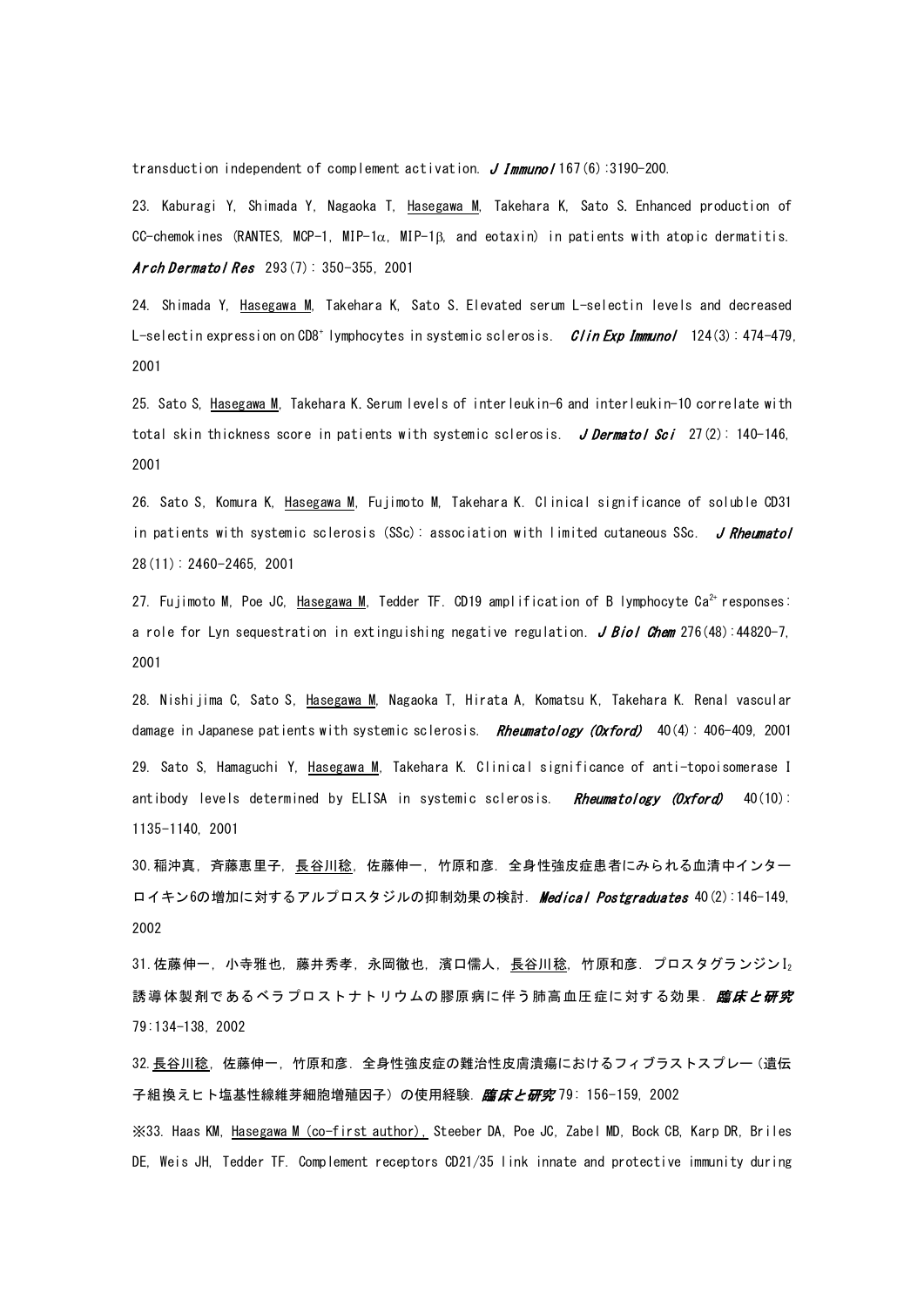Streptococcus pneumoniae infection by regulating IgG3 antibody responses. **Immunity** 17(6):713-23,2002

34. Hamaguchi Y, Nishizawa Y, Yasui M, Hasegawa M, Kaburagi Y, Komura K, Nagaoka T, Saito E, Shimada Y, Takehara K, Kadono T, Steeber DA, Tedder TF, Sato S. Intercellular adhesion molecule-1 and L-selectin regulate bleomycin-induced lung fibrosis.  $Am J Patho/ 161(5)$ : 1607-1618, 2002

35. Fujii H, Hasegawa M, Takehara K, Mukaida N, Sato S. Abnormal expression of intracellular cytokines and chemokine receptors in peripheral blood T lymphocytes from patients with systemic sclerosis.  $C$  l in Exp Immunol 130(3): 548-556, 2002

36. Saito E, Fujimoto M, Hasegawa M, Komura K, Hamaguchi Y, Kaburagi Y, Nagaoka T, Takehara K, Tedder TF, Sato S. CD19-dependent B lymphocyte signaling thresholds influence skin fibrosis and autoimmunity in the tight-skin mouse. J Clin Invest  $109(11)$ : 1453-1462, 2002

37. Kaburagi Y, Hasegawa M, Nagaoka T, Shimada Y, Hamaguchi Y, Komura K, Saito E, Yanaba K, Takehara K, Kadono T, Steeber DA, Tedder TF, Sato S. The cutaneous reverse Arthus reaction requires intercellular adhesion molecule 1 and L-selectin expression. J Immunol 168(6): 2970-2978, 2002 38. Komura K, Sato S, Fujimoto M, Hasegawa M, Takehara K. Elevated levels of circulating CD44 in patients with systemic sclerosis: association with a milder subset. Rheumatology (Oxford) 41(10): 1149-1154, 2002

39.佐藤伸一, 長谷川稔, 濱口儒人, 梁場広一, 竹原和彦. 全身性強皮症に合併したシェーグレン症候群 に対する塩酸セビメリン(サリグレンカプセル)の臨床効果. *臨床と研究* 80:175-178, 2003

40. 長谷川稔, 佐藤伸一, 簗場広一, 小村一浩, 早川郁子, 濱口儒人, 竹原和彦. ステロイド内服中の膠原 病患者における骨粗鬆症−エチドロネートの治療効果と安全性. *臨床と研究* 80 : 1753−1756, 2003

41.Sato S, Fujimoto M, Hasegawa M, Takehara K. Antiphospholipid antibody in localised scleroderma. Ann Rheum Dis  $62(8): 771-774, 2003$ 

42. Hasegawa M, Sato S, Nagaoka T, Fujimoto M, Takehara K. Serum levels of tumor necrosis factor and interleukin-13 are elevated in patients with localized scleroderma. *Dermatology* 207(2): 141-147, 2003, Corresponding Author

43. Yanaba K, Hasegawa M, Hamaguchi Y, Fujimoto M, Takehara K, Sato S. Longitudinal analysis of serum KL-6 levels in patients with systemic sclerosis: association with the activity of pulmonary fibrosis.  $C$ l in Exp Rheumatol 21(4): 429-436, 2003

44. Shimada Y, Hasegawa M, Kaburagi Y, Hamaguchi Y, Komura K, Saito E, Takehara K, Steeber DA, Tedder TF, Sato S. L-selectin or ICAM-1 deficiency reduces an immediate-type hypersensitivity response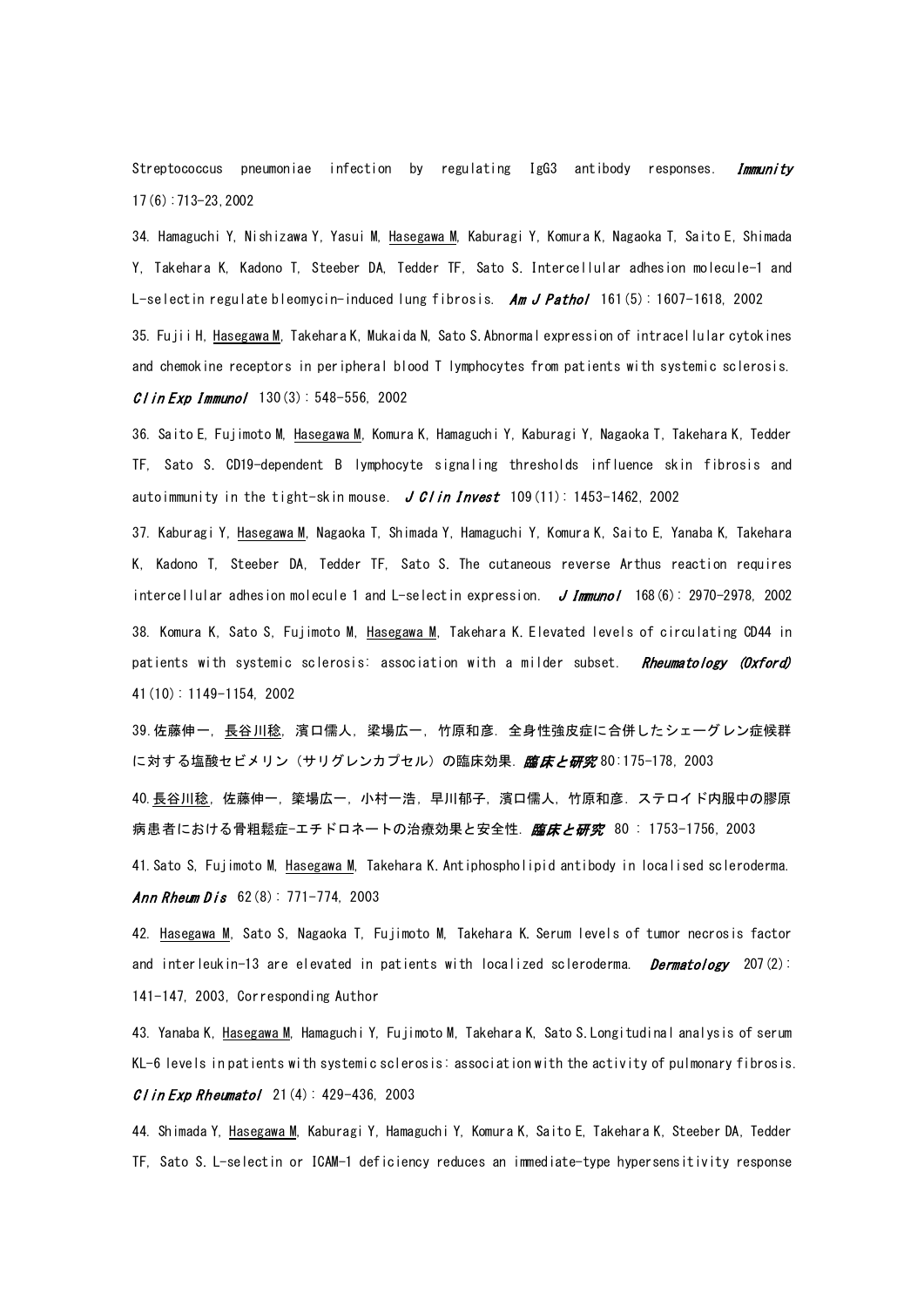by preventing mast cell recruitment in repeated elicitation of contact hypersensitivity. JImmunol 170(8): 4325-4334, 2003

45. Komura K, Hasegawa M, Hamaguchi Y, Saito E, Kaburagi Y, Yanaba K, Kawara S, Takehara K, Seki M, Steeber DA, Tedder TF, Sato S. Ultraviolet light exposure suppresses contact hypersensitivity by abrogating endothelial intercellular adhesion molecule-1 up-regulation at the elicitation site.  $J$  Immunol 171(6): 2855-2862, 2003

46. Sato S, Hayakawa I, Hasegawa M, Fujimoto M, Takehara K. Functional blocking autoantibodies against matrix metalloproteinase-1 in patients with systemic sclerosis. J Invest Dermatol 120(4): 542-547, 2003

47. Furuse S, Fujii H, Kaburagi Y, Fujimoto M, Hasegawa M, Takehara K, Sato S. Serum concentrations of the CXC chemokines interleukin 8 and growth-regulated oncogene-α are elevated in patients with systemic sclerosis. J Rheumatol  $30(7)$ : 1524-1528, 2003

48. [Uchida J, Lee Y, Hasegawa M, Liang Y, Bradney A, Oliver JA, Bowen K, Steeber DA, Haas KM, Poe](http://www.ncbi.nlm.nih.gov/entrez/query.fcgi?cmd=Retrieve&db=pubmed&dopt=Abstract&list_uids=14688067&query_hl=3)  [JC, Tedder TF.](http://www.ncbi.nlm.nih.gov/entrez/query.fcgi?cmd=Retrieve&db=pubmed&dopt=Abstract&list_uids=14688067&query_hl=3) Mouse CD20 expression and function. **Int Immuno**/16(1):119-29, 2004

49. Asano N, Fujimoto M, Yazawa N, Shirasawa S, Hasegawa M, Okochi H, Tamaki K, Tedder TF, Sato S. B Lymphocyte signaling established by the CD19/CD22 loop regulates autoimmunity in the tight-skin mouse. Am J Pathol  $165(2)$ : 641-650, 2004

50. [Poe JC, Fujimoto Y, Hasegawa M, Haas KM, Miller AS, Sanford IG, Bock CB, Fujimoto M, Tedder](http://www.ncbi.nlm.nih.gov/entrez/query.fcgi?cmd=Retrieve&db=pubmed&dopt=Abstract&list_uids=15378059&query_hl=3)  [TF.](http://www.ncbi.nlm.nih.gov/entrez/query.fcgi?cmd=Retrieve&db=pubmed&dopt=Abstract&list_uids=15378059&query_hl=3) CD22 regulates B lymphocyte function in vivo through both ligand-dependent and ligand-independent mechanisms. **Nat Immunol**  $5(10):1078-87$ , 2004

51. Hasegawa M, Sato S, Yanaba K, Komura K, Yamazaki M, Takehara K. Autoantibodies against phosphatidylserine-prothrombin complex in patients with systemic sclerosis. Ann Rheum Dis 63(11): 1514-1517, 2004, Corresponding Author

52. Hasegawa M, Sato S, Takehara K. Augmented production of transforming growth factor-β by cultured peripheral blood mononuclear cells from patients with systemic sclerosis. Arch Dermatol Res 296(2): 89-93, 2004, Corresponding Author

53. Hayakawa I, Hasegawa M, Takehara K, Sato S. Anti-DNA topoisomerase II $\alpha$  autoantibodies in localized scleroderma. Arthritis Rheum  $50(1)$ : 227-232, 2004

54. Sato S, Fujimoto M, Hasegawa M, Takehara K. Altered blood B lymphocyte homeostasis in systemic sclerosis: expanded naive B cells and diminished but activated memory B cells. Arthritis Rheum 50(6): 1918-1927, 2004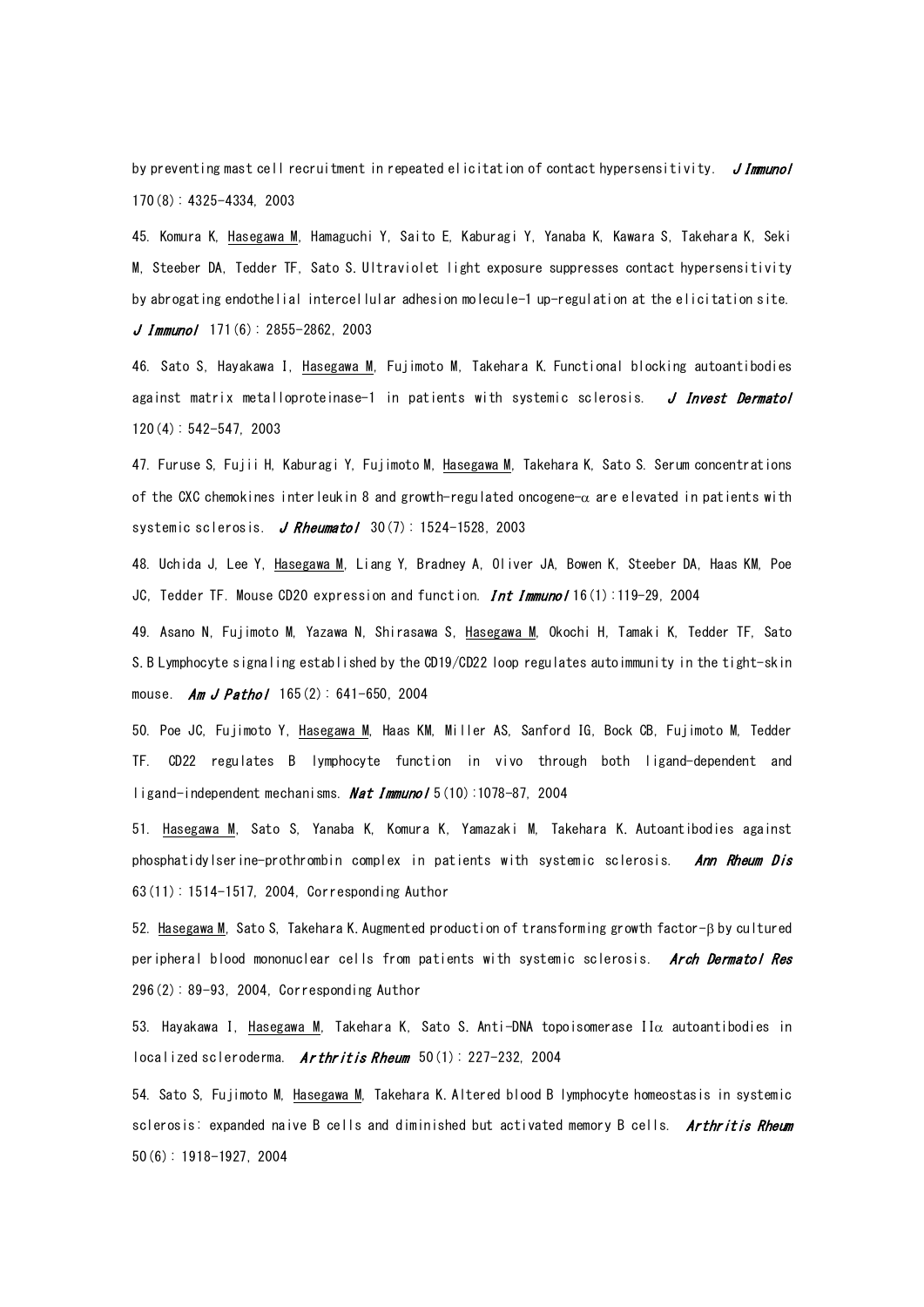55. Sato S, Kodera M, Hasegawa M, Fujimoto M, Takehara K. Antinucleosome antibody is a major autoantibody in localized scleroderma. Br J Dermatol 151(6): 1182-1188, 2004

56. Nishijima C, Hayakawa I, Matsushita T, Komura K, Hasegawa M, Takehara K, Sato S. Autoantibody against matrix metalloproteinase-3 in patients with systemic sclerosis. Clin Exp Immunol 138(2): 357-363, 2004

57. Echigo T, Hasegawa M, Shimada Y, Takehara K, Sato S. Expression of fractalkine and its receptor, CX3CR1, in atopic dermatitis: possible contribution to skin inflammation. JAIlergy Clin Immunol 113(5): 940-948, 2004

58. Fujii H, Shimada Y, Hasegawa M, Takehara K, Sato S. Serum levels of a Th1 chemoattractant IP-10 and Th2 chemoattractants, TARC and MDC, are elevated in patients with systemic sclerosis.  $J$ **Dermatol Sci**  $35(1)$ :  $43-51$ , 2004

59. Nagai M, Hasegawa M, Takehara K, Sato S. Novel autoantibody to Cu/Zn superoxide dismutase in patients with localized scleroderma. J Invest Dermatol  $122(3)$ : 594-601, 2004.

60. Komura K, Sato S, Hasegawa M, Fujimoto M, Takehara K. Elevated circulating CD40L concentrations in patients with systemic sclerosis. J Rheumatol 31(3): 514-519, 2004.

61. Sato S, Fujimoto M, Hasegawa M, Komura K, Yanaba K, Hayakawa I, Matsushita T, Takehara K. Serum soluble CTLA-4 levels are increased in diffuse cutaneous systemic sclerosis. Rheumatology (Oxford) 43(10): 1261-1266, 2004

62. Yanaba K, Hasegawa M, Takehara K, Sato S. Comparative study of serum surfactant protein-D and KL-6 concentrations in patients with systemic sclerosis as markers for monitoring the activity of pulmonary fibrosis. J Rheumatol  $31(6)$ : 1112-1120, 2004

63. 小村一浩, 佐藤伸一, 田中千洋, 簗場広一, 長谷川稔, 安井正英, 竹原和彦. 全身性強皮症に合併し た間質性肺炎に対する,ステロイドを併用したシクロフォスファミドパルス療法. *[日本皮膚科学会雑誌](http://www.jamas.or.jp/user/database/Search/detail/scode/J01174)* 114(14): 2327-2333, 2004

64. 小寺雅也, 長谷川稔, 松下貴史, 簗場広一, 早川郁子, 小村一浩, 西島千博, 竹原和彦, 佐藤伸一. 全身性強皮症患者における可溶性ICAM-1濃度に対するペリンドプリルの効果. *[臨牀と研究](http://www.jamas.or.jp/user/database/Search/detail/scode/J01556)* 82(2):364-366, 2005

65.西島千博, 長谷川稔, 竹原和彦, 佐藤伸一. 全身性強皮症患者におけるSodium Rabeprazoleの長期的 臨床効果および安全性. [臨牀と研究](http://www.jamas.or.jp/user/database/Search/detail/scode/J01556) 82(2): 375-378, 2005

66. Hasegawa M, Sato S, Echigo T, Hamaguchi Y, Yasui M, Takehara K: Up regulated expression of fractalkine/CX<sub>3</sub>CL1 and CX<sub>3</sub>CR1 in patients with systemic sclerosis. Ann Rheum Dis 64(1): 21-28,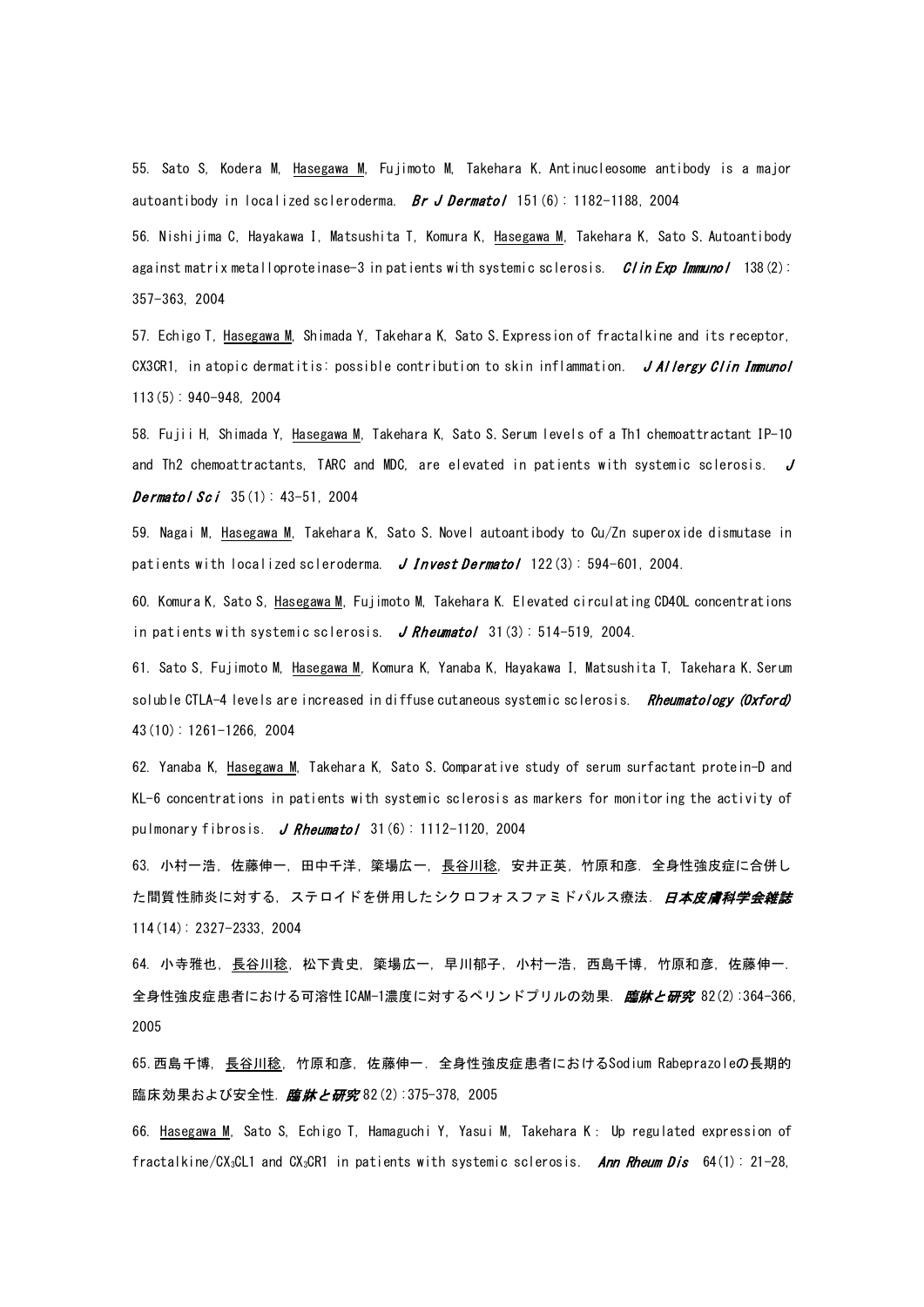2005, Corresponding Author

67. Hayakawa I, Hasegawa M, Takehara K, Sato S. Anti-DNA topoisomerase II $\alpha$  autoantibodies in systemic sclerosis. Arch Dermatol Res  $297(4): 180-183, 2005$ 

68. Kodera M, Hasegawa M, Komura K, Yanaba K, Takehara K, Sato S. Serum pulmonary and activation-regulated chemokine/CCL18 levels in patients with systemic sclerosis: a sensitive indicator of active pulmonary fibrosis.  $Arthritis Rhewm$  52(9): 2889-2896, 2005

69. Horikawa M, Hasegawa M, Komura K, Hayakawa I, Yanaba K, Takehara K, Sato S: Abnormal natural killer cell function in systemic sclerosis: altered cytokine production and defective killing activity. *J Invest Dermatol* 125(4): 731-737, 2005

70. Kodera M, Hayakawa I, Komura K, Yanaba K, Hasegawa M, Takehara K, Sato S. Anti-lipoprotein lipase antibody in systemic sclerosis: association with elevated serum triglyceride concentrations.  $J$ Rheumatol 32(4): 629-636, 2005

71. Hayakawa I, Hasegawa M, Matsushita T, Yanaba K, Kodera M, Komura K, Takehara K, Sato S. Increased cutaneous T cell-attracting chemokine levels in sera from pateints with systemic sclerosis. Rheumatology (Oxford)  $44(7)$ : 873-878, 2005, Corresponding Author

72.河嶋洋平, 山崎雅英, 森下英理子, 朝倉英策, 長谷川稔, 大竹茂樹. 異なる疾患群における IgG 型抗 プロトロンビン抗体測定キット2社間の測定値の乖離.*[日本血栓止血学会誌](http://www.jamas.or.jp/user/database/Search/detail/scode/J02561)* 16 (4) : 378-385,2005 73.山田瑞貴, 長谷川稔, 竹原和彦, 佐藤伸一. 全身性強皮症患者における可溶性ICAM-1濃度に対する lipo prostaglandin E1の効果(第2報) 間歇投与による持続効果の検討. *[臨牀と研究](http://www.jamas.or.jp/user/database/Search/detail/scode/J01556)* 83(5):778-780, 2006

74. Matsushita T, Fujimoto M, Hasegawa M, Komura K, Takehara K, Tedder TF, Sato S. Inhibitory role of CD19 in the progression of experimental autoimmune encephalomyelitis by regulating cytokine response. Am J Pathol  $168(3)$ : 812-821, 2006

75. Horikawa M, Fujimoto M, Hasegawa M, Matsushita T, Hamaguchi Y, Kawasuji A, Matsushita Y, Fujita T, Ogawa F, Takehara K, Steeber DA, Sato S. E- and P-selectins synergistically inhibit bleomycin-induced pulmonary fibrosis. Am J Pathol  $169(3)$ : 740-749, 2006

※76. Hasegawa M, Hamaguchi Y, Yanaba K, Bouaziz JD, Uchida J, Fujimoto M, Matsushita T, Matsushita Y, Horikawa M, Komura K, Takehara K, Sato S, Tedder TF. B-lymphocyte depletion reduces skin fibrosis and autoimmunity in the tight-skin mouse model for systemic sclerosis. Am J Pathol 169(3): 954-966, 2006

77. Nakajima K, Kawano M, Hasegawa M, Taki J, Fujimoto M, Takehara K, Tonami N. Myocardial damages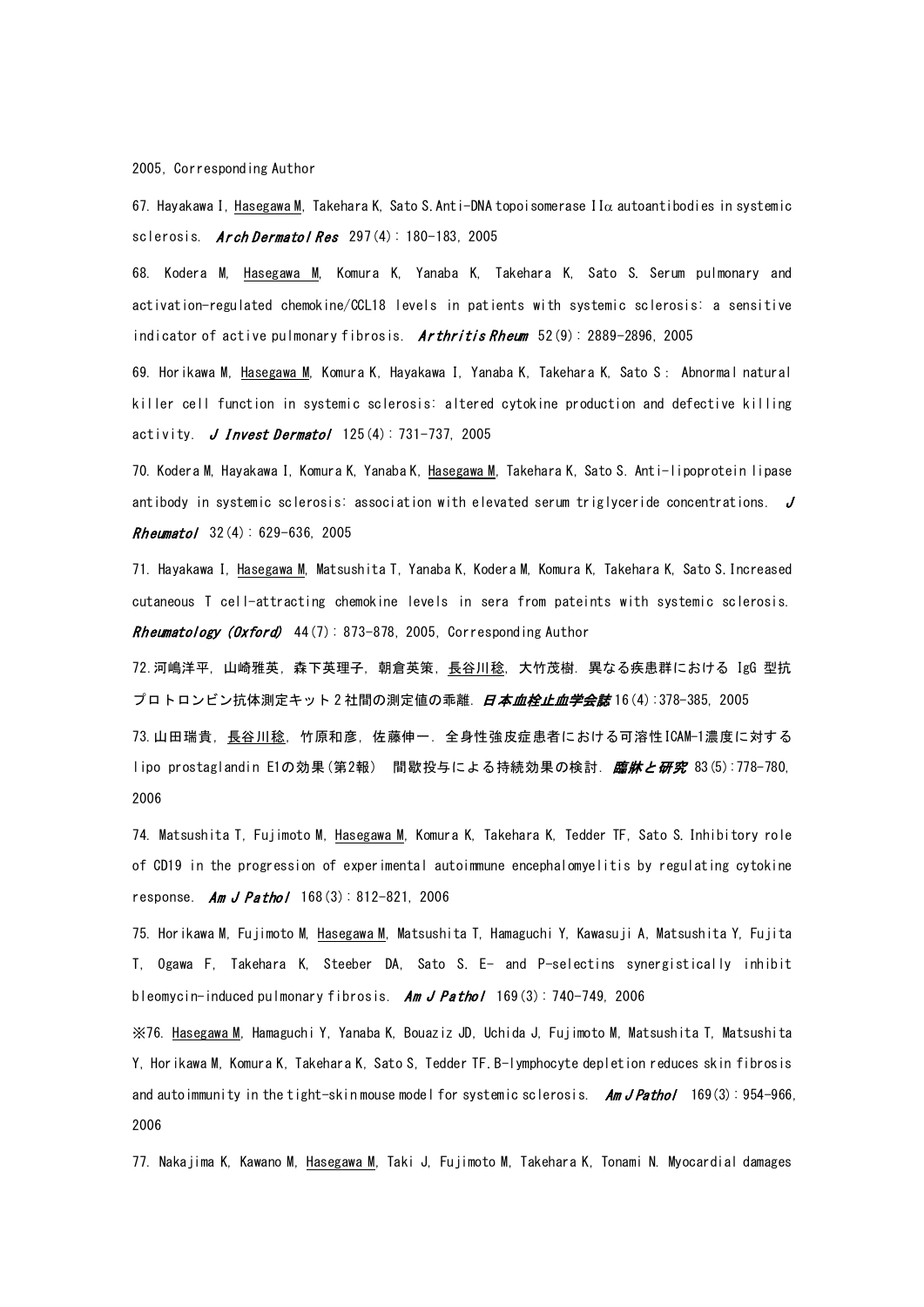in systemic sclerosis detected by gated myocardial perfusion SPECT and sympathetic imaging. *Circ*  $J$  70 (11):1481-7, 2006

78. Yanaba K, Komura K, Kodera T, Matsushita M, Hasegawa M, Takehara K, Sato S. Serum levels of monocyte chemotactic protein-3/CCL7 are raised in patients with systemic sclerosis: association with extent of skin sclerosis and severity of pulmonary fibrosis. Ann Rheum Dis  $65(1)$ : 124-126, 2006

79. Echigo T, Hasegawa M, Shimada Y, Inaoki M, Takehara K, Sato S. Both Th1 and Th2 chemokines are elevated in sera of patients with autoimmune blistering diseases. Arch Dermatol Res 298(1): 38-45, 2006, Corresponding Author

80. Matsushita T, Hasegawa M, Yanaba K, Kodera M, Takehara K, Sato S. Elevated serum BAFF levels in patients with systemic sclerosis: enhanced BAFF signaling in systemic sclerosis B lymphocytes. Ar thritis Rheum  $54(1): 192-201, 2006$ 

81. Yamada M, Yanaba K, Hasegawa M, Matsushita Y, Horikawa M, Komura K, Matsushita T, Kawasuji A, Fujita T, Takehara K, Steeber DA, Tedder TF, Sato S. Regulation of local and metastatic host-mediated anti-tumour mechanisms by L-selectin and intercellular adhesion molecule-1. *Clin Exp Immunol* 143(2): 216-227, 2006

82. Fujimoto M, Hasegawa M, Hamaguchi Y, Komura K, Matsushita T, Yanaba K, Kodera M, Takehara K, Sato S. A clue for telangiectasis in systemic sclerosis: elevated serum soluble endoglin levels in patients with the limited cutaneous form of the disease.  $\mathit{Dermatology}$  213(2): 88-92, 2006 83. Hasegawa M, Fujimoto M, Hayakawa I, Matsushita T, Nishijima C, Yamazaki M, Takehara K, Sato S. Anti-phosphatidylserine-prothrombin complex antibodies in patients with localized scleroderma. CI in Exp Rheumatol  $24(1)$ : 19-24, 2006, Corresponding Author

84. Inaoki M, Echigo T, Hayashi H, Nagaoka T, Hasegawa M, Takehara K, Fujimoto W, Tedder TF, Sato S. Decreased expression levels of CD22 and L-selectin on peripheral blood B lymphocytes from patients with bullous pemphigoid. J Autoimmun  $27(3)$ : 196-202, 2006

85. Kawasuji A, Hasegawa M, Horikawa M, Fujita T, Matsushita Y, Matsushita T, Fujimoto M, Steeber DA, Tedder TF, Takehara K, Sato S. L-selectin and intercellular adhesion molecule-1 regulate the developement of Concanavalin A-induced liver injury. J Leukoc Biol 79(4): 696-705, 2006, Corresponding Author

86. Matsushita T, Hasegawa M, Hamaguchi Y, Takehara K, Sato S. Longitudinal analysis of serum cytokine concentrations in systemic sclerosis: association of interleukin 12 elevation with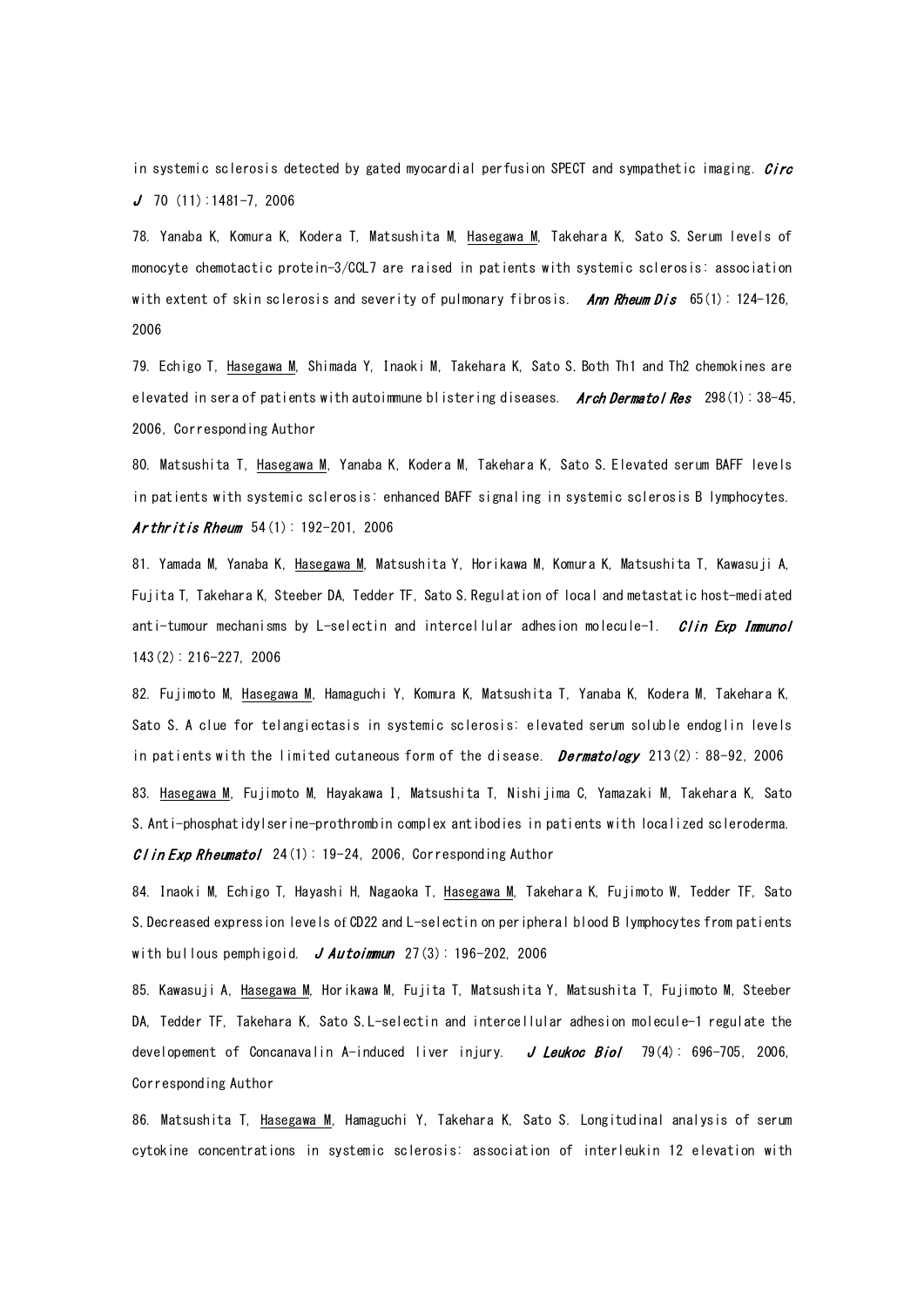spontaneous regression of skin sclerosis. J Rheumatol  $33(2)$ : 275-284, 2006

87. Mugii N, Hasegawa M, Matsushita T, Kondo M, Orito H, Yanaba K, Komura K, Hayakawa I, Hamaguchi Y, Ikuta M, Tachino K, Fujimoto M, Takehara K, Sato S. The efficacy of self-administered stretching for finger joint motion in Japanese patients with systemic sclerosis. J Rheumatol 33(8): 1586-1592, 2006, Corresponding Author

88. Ogawa F, Shimizu K, Muroi E, Hara T, Hasegawa M, Takehara K, Sato S. Serum levels of 8-isoprostane, a marker of oxidative stress, are elevated in patients with systemic sclerosis. Rheumatology  $(0 \times$ ford) 45(7): 815-818, 2006

89. Matsushita T, Hasegawa M, Matsushita Y, Echigo T, Wayaku T, Horikawa M, Ogawa F, Takehara K, Sato S. Elevated serum BAFF levels in patients with localized scleroderma in contrast to other organ-specific autoimmune diseases.  $Exp\,Bernatol$  16(2): 87-93, 2007

90. 玉置邦彦, 佐伯秀久, 門野岳史, 佐藤伸一, 八田尚人, 長谷川稔, 白崎文朗, 島田由佳, 森田礼時, 西島千博, 越後岳士, 山田瑞貴, 大石直人, 中条園子, 冨田育代, 平野貴士, 田中千洋, 竹原和彦, 尾藤 利憲, 福永淳, 堀川達弥, 梅田二郎, 森田博子, 西野洋, 岡田明子, 片岡葉子, 秋永良也, 占部和敬, 師 井洋一, 国場尚志, 今福信一, 幸田太, 中原剛士, 深川修司, 古江増隆. アトピー性皮膚炎の病勢指標と しての TARC/CCL17 値についての臨床的検討. 日本皮膚科学会雑誌 116(1): 27-39, 2006.

91. Shimada Y, Suzuki M, Shirasaki F, Saito E, Sogo K, Hasegawa M, Takehara K, Phromjai J, Chuhjo H, Shiraki K. Genital herpes due to acyclovir-sensitive herpes simplex virus caused secondary and recurrent herpetic whitlows due to thymidine kinase-deficient/temperature-sensitive virus. J Med  $Viro/79(11):1731-40, 2007$ 

92. Fujita T, Fujimoto M, Matsushita T, Shimada Y, Hasegawa M, Kuwano Y, Ogawa F, Takehara K, Sato S. Phase-dependent roles of E-selectin during chronic contact hypersensitivity responses. Am  $J$ **Pathol** 170 $(5)$ : 1649-1658, 2007

93. Echigo T, Hasegawa M, Inaoki M, Yamazaki M, Sato S, Takehara K. Antiphospholipid antibodies in patients with autoimmune blistering disease. J Am Acad Dermatol  $57(3)$ : 397-400, 2007, Corresponding Author

※94. Matsushita Y, Hasegawa M, Matsushita T, Fujimoto M, Horikawa M, Fujita T, Kawasuji A, Ogawa F, Steeber DA, Tedder TF, Takehara K, Sato S. Intercellular adhesion molecule-1 deficiency attenuates the development of skin fibrosis in tight-skin mice. J Immunol  $179(1)$ : 698-707, 2007, Corresponding Author

95. Matsushita T, Fujimoto M, Hasegawa M, Matsushita Y, Komura K, Ogawa F, Watanabe R, Takehara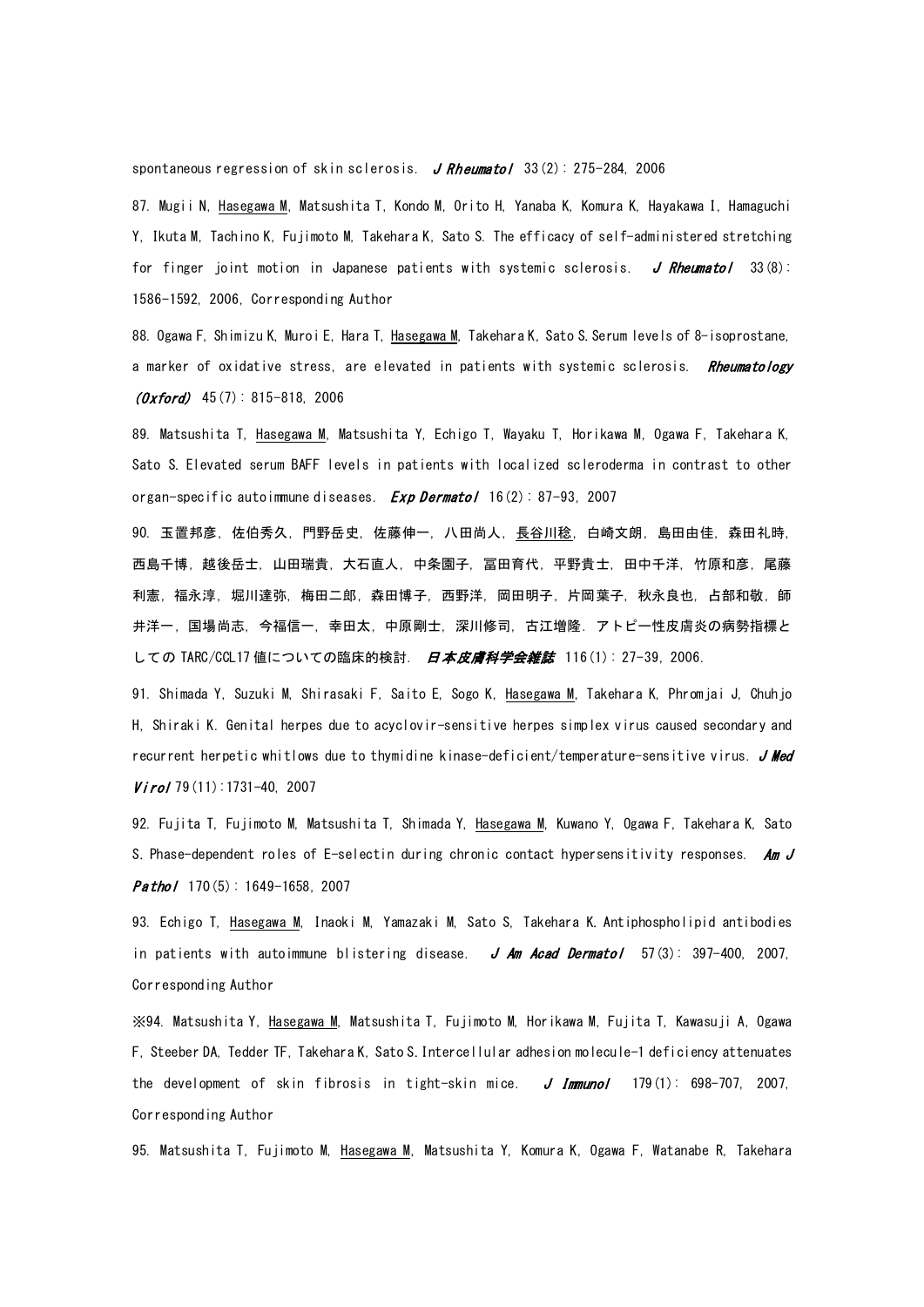K, Sato S. BAFF antagonist attenuates the development of skin fibrosis in tight-skin mice.  $J$  Invest  $Dermatol$  127(12): 2772-2780, 2007

96. Yukami T, Hasegawa M, Matsushita Y, Fujita T, Matsushita T, Horikawa M, Komura K, Yanaba K, Hamaguchi Y, Nagaoka T, Ogawa F, Fujimoto M, Steeber DA, Tedder TF, Takehara K, Sato S. Endothelial selectins regulate skin wound healing in cooperation with  $L$ -selectin and ICAM-1. J Leukoc Biol 82(3): 519-531, 2007, Corresponding Author

97. Orito H, Fujimoto M, Ishiura N, Yanaba K, Matsushita T, Hasegawa M, Ogawa F, Takehara K, Sato S. Intercellular adhesion molecule-1 and vascular cell adhesion molecule-1 cooperatively contribute to the cutaneous Arthus reaction.  $J$  Leukoc Biol 81(5): 1197-1204, 2007

98. Komura K, Fujimoto M, Matsushita T, Yanaba K, Kodera M, Kawasuji A, Hasegawa M, Takehara K, Sato S. Increased serum soluble CD40 levels in patients with systemic sclerosis. J Rheumatol 34(2): 353-358, 2007

99. Matsushita T, Hasegawa M, Fujimoto M, Hamaguchi Y, Komura K, Hirano T, Horikawa M, Kondo M, Orito H, Kaji K, Saito Y, Matsushita Y, Kawara S, Yasui M, Seishima M, Ozaki S, Kuwana M, Ogawa F, Sato S, Takehara K. Clinical evaluation of anti-aminoacyl tRNA synthetase antibodies in Japanese patients with dermatomyositis. J Rheumatol  $34(5)$ : 1012-1018, 2007, Corresponding Author

100. Matsushita T, Fujimoto M, Hasegawa M, Tanaka C, Kumada S, Ogawa F, Takehara K, Sato S. Elevated serum APRIL levels in pateints with systemic sclerosis: distinct profiles of systemic sclerosis categorized by APRIL and BAFF.  $J$  Rheumatol 34(10): 2056-2062, 2007

101. Wayaku T, Hasegawa M, Kaji K, Kondo M, Saito Y, Orito H, Horikawa M, Matsushita T, Komura K, Hayakawa I, Hamaguchi Y, Ogawa F, Fujimoto M, Takehara K, Sato S. Antigen specificity of antihistone antibodies in connective tissue disease patients with anti-U1RNP antibodies. Rheumatol Int 28(2): 113-119, 2007, Corresponding Author

102. Kaji K, Fujimoto M, Hasegawa M, Kondo M, Saito Y, Komura K, Matsushita T, Orito H, Hamaguchi Y, Yanaba K, Itoh M, Asano Y, Seishima M, Ogawa F, Sato S, Takehara K. Identification of a novel autoantibody reactive with 155 and 140 kDa nuclear proteins in patients with dermatomyositis: an association with malignancy. Rheumatology (Oxford)  $46(1): 25-28, 2007$ 

103. Iwata Y, Ogawa F, Komura K, Muroi E, Hara T, Shimizu K, Hasegawa M, Fujimoto M, Tomita Y, Sato S. Autoantibody against peroxiredoxin I, an antioxidant enzyme, in patients with systemic sclerosis: possible association with oxidative stress. Rheumatology (Oxford) 46(5): 790-795, 2007 104. Hitomi Y, Tsuchiya N, Hasegawa M, Fujimoto M, Takehara K, Tokunaga K, Sato S. Association of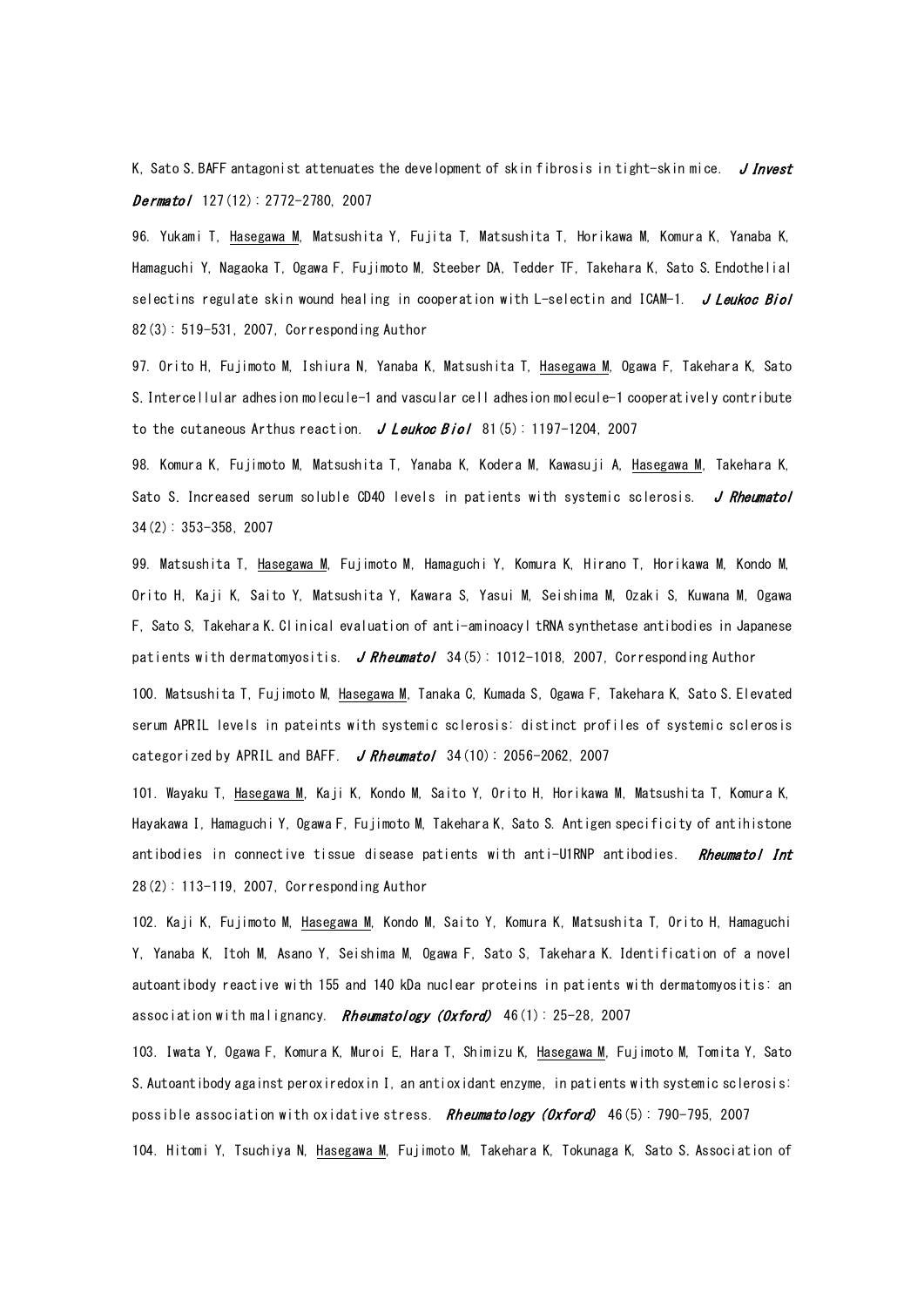CD22 gene polymorphism with susceptibility to limited cutaneous systemic sclerosis. *Tissue* Antigens  $69(3): 242 - 249$ , 2007

105. 荒井美奈子,白崎文朗,長谷川稔,竹原和彦.当科で経験した成人発症 Still 病 15 例の検討. *[日本皮](http://www.jamas.or.jp/user/database/Search/detail/scode/J01174) [膚科学会雑誌](http://www.jamas.or.jp/user/database/Search/detail/scode/J01174)* 117(14):2471-2478, 2007

106. Yoshizaki A, Iwata Y, Komura K, Ogawa F, Hara T, Muroi E, Takenaka M, Shimizu K, Hasegawa M, Fujimoto M, Tedder TF, Sato S. CD19 regulates skin and lung fibrosis via Toll-like receptor signaling in a model of bleomycin-induced scleroderma.  $Am$  J Pathol 172(6): 1650-1663, 2008

107. Komura K, Fujimoto M, Yanaba K, Matsushita T, Matsushita Y, Horikawa M, Ogawa F, Shimizu K, Hasegawa M, Takehara K, Sato S: Blockade of CD40/CD40 ligand interactions attenuates skin fibrosis and autoimmunity in the tight-skin mouse. Ann Rheum  $Dis 67(6): 867-872$ , 2008

108. Ogawa F, Shimizu K, Hara T, Muroi E, Hasegawa M, Takehara K, Sato S. Serum levels of heat shock protein 70, a biomarker of cellular stress, are elevated in pateints with systemic sclerosis: association with fibrosis and vascular damage.  $C$  in Exp Rheumatol 26(4): 659-662, 2008

109. Hikami K, Ehara Y, Hasegawa M, Fujimoto M, Matsushita M, Oka T, Takehara K, Sato S, Tokunaga K. Tsuchiya N. Association of IL-10 receptor 2 (IL10RB) SNP with systemic sclerosis. Biochem Biophys **Res Commun**  $373(3): 403-407, 2008$ 

110. Hamaguchi Y, Hasegawa M, Fujimoto M, Matsushita T, Komura K, Kaji K, Kondo M, Nishijima C, Hayakawa I, Ogawa F, Kuwana M, Takehara K, Sato S. The clinical relegance of serum antinuclear antibodies in Japanese patients with sysntemic sclerosis. Br J Dermatol 158(3): 487-495, 2008 111. Matsushita T, Fujimoto M, Echigo T, Matsushita Y, Shimada Y, Hasegawa M, Takehara K, Sato S. Elevated serum levels of APRIL, but not BAFF, in patients with atopic dermatitis. *Exp Dermatol* 17(3): 197-202, 2008

112. Tomimura S, Ogawa F, Iwata Y, Komura K, Hara T, Muroi E, Takenaka M, Shimizu K, Hasegawa M, Fujimoto M, Sato S. Autoantibodies against matrix metalloproteinase-1 in patients with localized scleroderma. J Dermatol Sci  $52(1)$ : 47-54, 2008

※113. Saito Y, Hasegawa M, Fujimoto M, Matsushita T, Horikawa M, Takenaka M, Ogawa F, Sugama J, Steeber DA, Sato S, Takehara K. The loss of MCP-1 attenuates cutaneous ischemia-reperfusion injury in a mouse model of pressure ulcer. J Invest Dermatol  $128(7)$ :1838-1851, 2008, Corresponding Author

114. Komura K, Fujimoto M, Hasegawa M, Ogawa F, Hara T, Muroi E, Takehara K, Sato S. Increased serum interleukin 23 in patients with systemic sclerosis. J Rheumatol  $35(1)$ : 120-125, 2008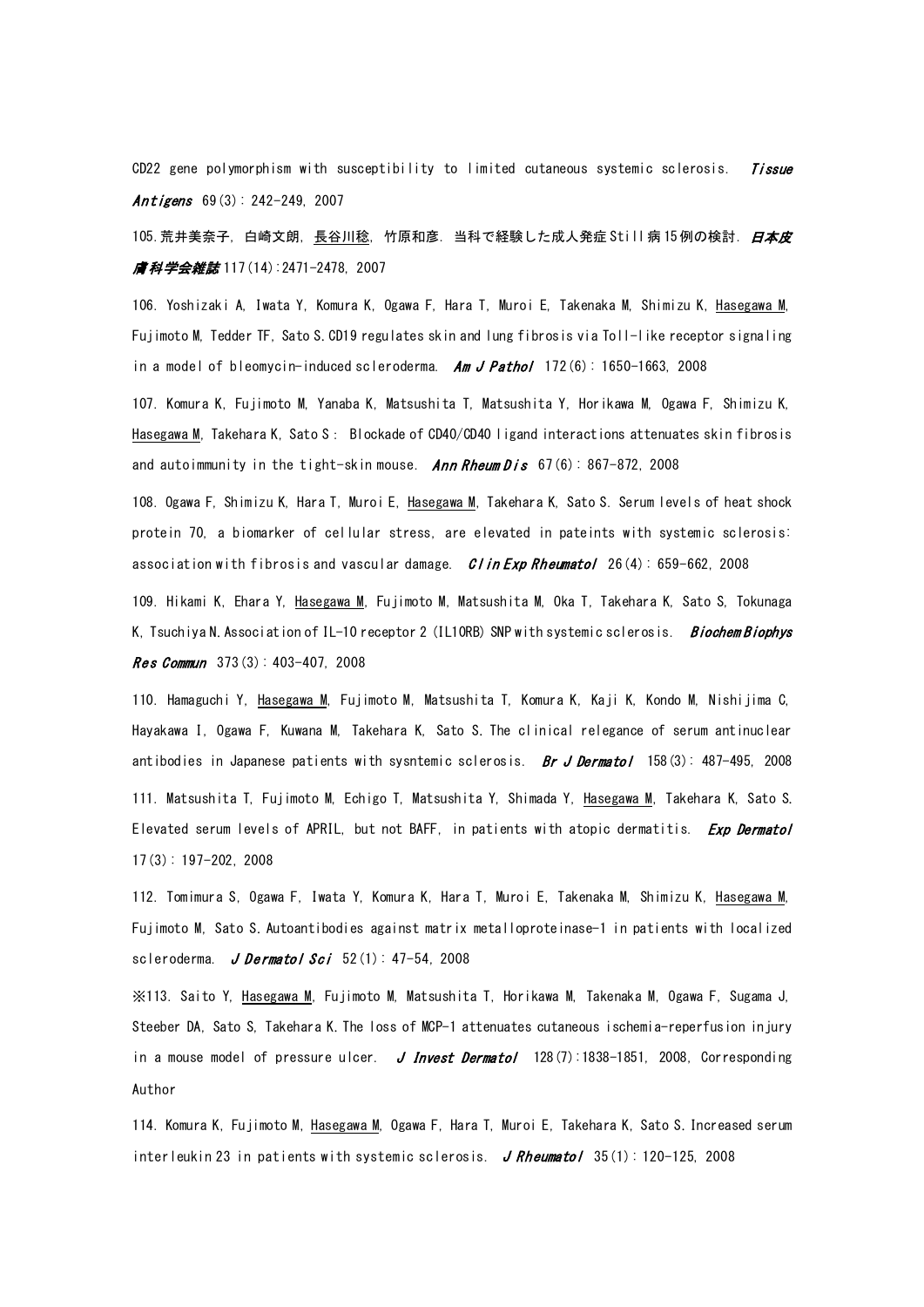115. Hara T, Ogawa F, Muroi E, Komura K, Takenaka M, Hasegawa M, Fujimoto M, Sato S. Anti-p53 autoantibody in systemic sclerosis: association with limited cutaneous systemic sclerosis.  $J$ Rheumatol 35(3): 451-457, 2008

116. Muroi E, Ogawa F, Shimizu K, Komura K, Hasegawa M, Fujimoto M, Sato S. Elevation of serum lymphotactin levels in patients with systemic sclerosis. J Rheumatol 35(5): 834-838, 2008

117. Yoshizaki A, Iwata Y, Komura K, Hara T, Ogawa F, Muroi E, Takenaka M, Shimizu K, Hasegawa M, Fujimoto M, Sato S. Clinical significance of serum hyaluronan levels in systemic sclerosis: association with disease severity. J Rheumatol 35(9): 1825-1829, 2008

118. Komura K, Yoshizaki A, Kodera M, Iwata Y, Ogawa F, Shimizu K, Wayaku T, Yukami T, Murata M, Hasegawa M, Fujimoto M, Takehara K, Sato S. Increased serum soluble OX40 in patients with systemic sclerosis. **J Rheumatol**  $35(12):2359-2362, 2008$ 

119. Hamaguchi Y, Fujimoto M, Matsushita T, Hasegawa M, Takehara K, Sato S. Elevated serum insulin-like growth factor (IGF-1) and IGF binding protein-3 levels in patients with systemic sclerosis: possible role in development of fibrosis. J Rheumatol  $35(12)$ : 2363-2371, 2008

120. Yamaoka T, Ogawa F, Muroi E, Hara T, Komura K, Iwata Y, Takenaka M, Shimizu K, Hasegawa M, Fujimoto M, Sato S. Autoantibody against a protease domain of caspase-8 in patients with systemic sclerosis.  $C$ l in Exp Rheumatol 26(6):998-1004, 2008

121.村田真希, 加治賢三, 濱口儒人, 長谷川稔, 藤本学, 竹原和彦, 桑名正隆.当科における抗 RNA ポリ メラーゼ抗体陽性全身性強皮症の臨床的特徴. 皮*膚科の臨床* 50(3): 323-327, 2008

122.栗山喬之,田邉信宏,佐藤徹,佐地勉,中山智孝,竹原和彦,<u>長谷川稔</u>,渡邉裕司,竹内和彦,山田 典一, 太田覚史, 中野赳, 原田明久. 肺動脈性肺高血圧症に対するシルデナフィルクエン酸塩の使用成績. **臨床医薬** 24(4): 275-287, 2008

123. Mugii N, Hasegawa M, Hamaguchi Y, Tanaka C, Kaji K, Komura K, Ueda-Hayakawa I, Horie S, Ikuta M, Tachino K, Ogawa F, Sato S, Fujimoto M, Takehara K. Reduced red blood cell velocity in nail-fold capillaries as a sensitive and specific indicator of microcirculation injury in systemic sclerosis.

Rheumatology (Oxford) 48(6):696-703, 2009, Corresponding Author

124. Ishii T, Fujita T, Matsushita T, Yanaba K, Hasegawa M, Nakashima H, Ogawa F, Shimizu K, Takehara K, Tedder TF, Sato S, Fujimoto M. Establishment of experimental eosinophilic vasculitis by IgE-mediated cutaneous reverse passive Arthus reaction. Am J Pathol 174(6):2225-33, 2009

125. Ito I, Kawaguchi Y, Kawasaki A, Hasegawa M, Ohashi J, Hikami K, Kawamoto M, Fujimoto M, Takehara K, Sato S, Hara M, Tsuchiya N. Association of a functional polymorphism in the IRF5 region with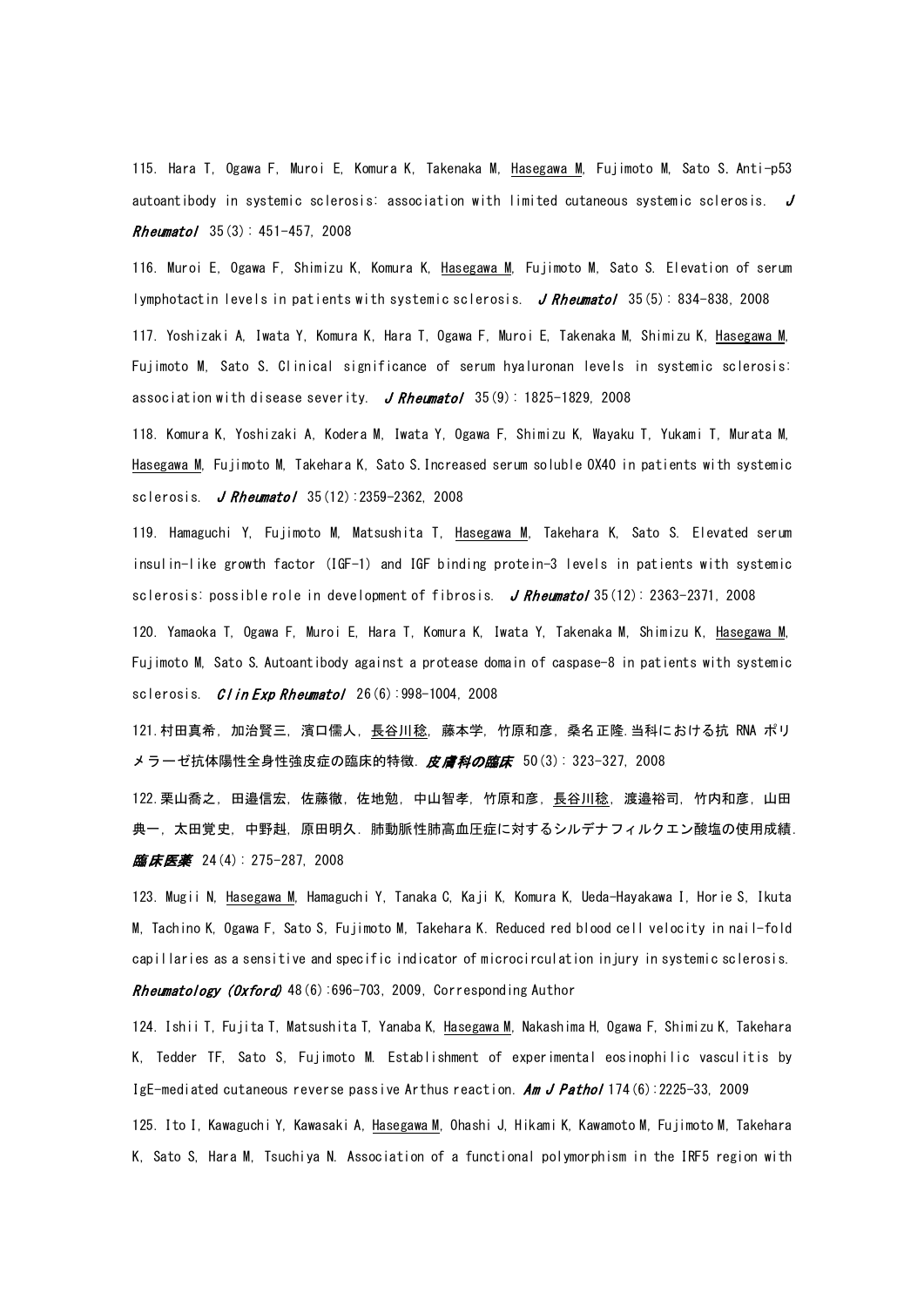systemic sclerosis in a Japanese population.  $Arthritis Rhewm$  60(6):1845-50, 2009

126. Kuwatsuka Y, Ogawa F, Iwata Y, Komura K, Muroi E, Hara T, Takenaka M, Shimizu K, Hasegawa M, Fujimoto M, Sato S. Decreased levels of autoantibody against histone deacetylase 3 in patients with systemic sclerosis. Autoimmunity 42(2):120-5, 2009

127. Yoshizaki A, Komura K, Iwata Y, Ogawa F, Hara T, Muroi E, Takenaka M, Shimizu K, Hasegawa M, Fujimoto M, Sato S. Clinical significance of serum HMGB-1 and sRAGE levels in systemic sclerosis: association with disease severity.  $J$  C/in Immunol 29(2):180-9, 2009

128. Hara T, Ogawa F, Yanaba K, Iwata Y, Muroi E, Komura K, Takenaka M, Shimizu K, Hasegawa M, Fujimoto M, Sato S. Elevated serum levels of polymorphonuclear neutrophilic leukocyte elastase in systemic sclerosis: association with pulmonary fibrosis. J Rheumatol 36(1):99-105, 2009

129. Iwata Y, Yoshizaki A, Ogawa F, Komura K, Hara T, Muroi E, Takenaka M, Shimizu K, Hasegawa M, Fujimoto M, Takehara K, Sato S. Increased serum pentraxin3 in patients with systemic sclerosis.  $J$  Rheumatol 36(5): 976-83, 2009

130. Tomita H, Iwata Y, Ogawa F, Komura K, Shimizu K, Yoshizaki A, Hara T, Muroi E, Yanaba K, Bae SJ, Takenaka M, Hasegawa M, Fujimoto M, Sato S. P-selectin glycoprotein ligand-1 contributes to wound healing. J Invest Dermatol  $129(8)$ : 2059-67, 2009

131. Iwata Y, Yoshizaki A, Komura K, Shimizu K, Ogawa F, Hara T, Muroi T, Bae S, Takenaka M, Yukami T, Hasegawa M, Fujimoto M, Tomita Y, Tedder TF, Sato S. CD19, a response regulator of B lymphocytes, regulates wound healing through hyaluronan-induced TLR4 signaling. **Am J Pathol** 175(2):649-660, 2009 132. Kawaguchi Y, Ota Y, Kawamoto M, Ito I, Tsuchiya N, Sugiura T, Katsumata Y, Soejima M, Sato S, Hasegewa M, Fujimoto M, Takehara K, Kuwana M, Yamanaka H, Hara M. Association study of a polymorphism of the CTGF gene and susceptibility to systemic sclerosis in the Japanese population.

## Ann Rheum Dis 2009

133. Komura K, Iwata Y, Ogawa F, Yoshizaki A, Yamaoka T, Akiyama Y, Hara T, Hasegawa M, Fujimoto M, Sato S. Low zone tolerance requires ICAM-1 expression to limit contact hypersensitivity elicitation. J Invest Dermatol 129  $(11)$ : 2661-7, 2009

134. Yanaba K, Yoshizaki A, Muroi E, Hara T, Ogawa F, Usui A, Hasegawa M, Fujimoto M, Takehara K, Sato S. Elevated circulating TWEAK levels in systemic sclerosis: association with lower frequency of pulmonary fibrosis. J Rheumatol 36 $(8)$ : 1657-62, 2009

135. Yanaba K, Muroi E, Yoshizaki A, Hara T, Ogawa F, Shimizu K, Yozaki M, Hasegawa M, Fujimoto M, Takehara K, Sato S. Serum CXCL16 concentrations correlate with the extent of skin sclerosis in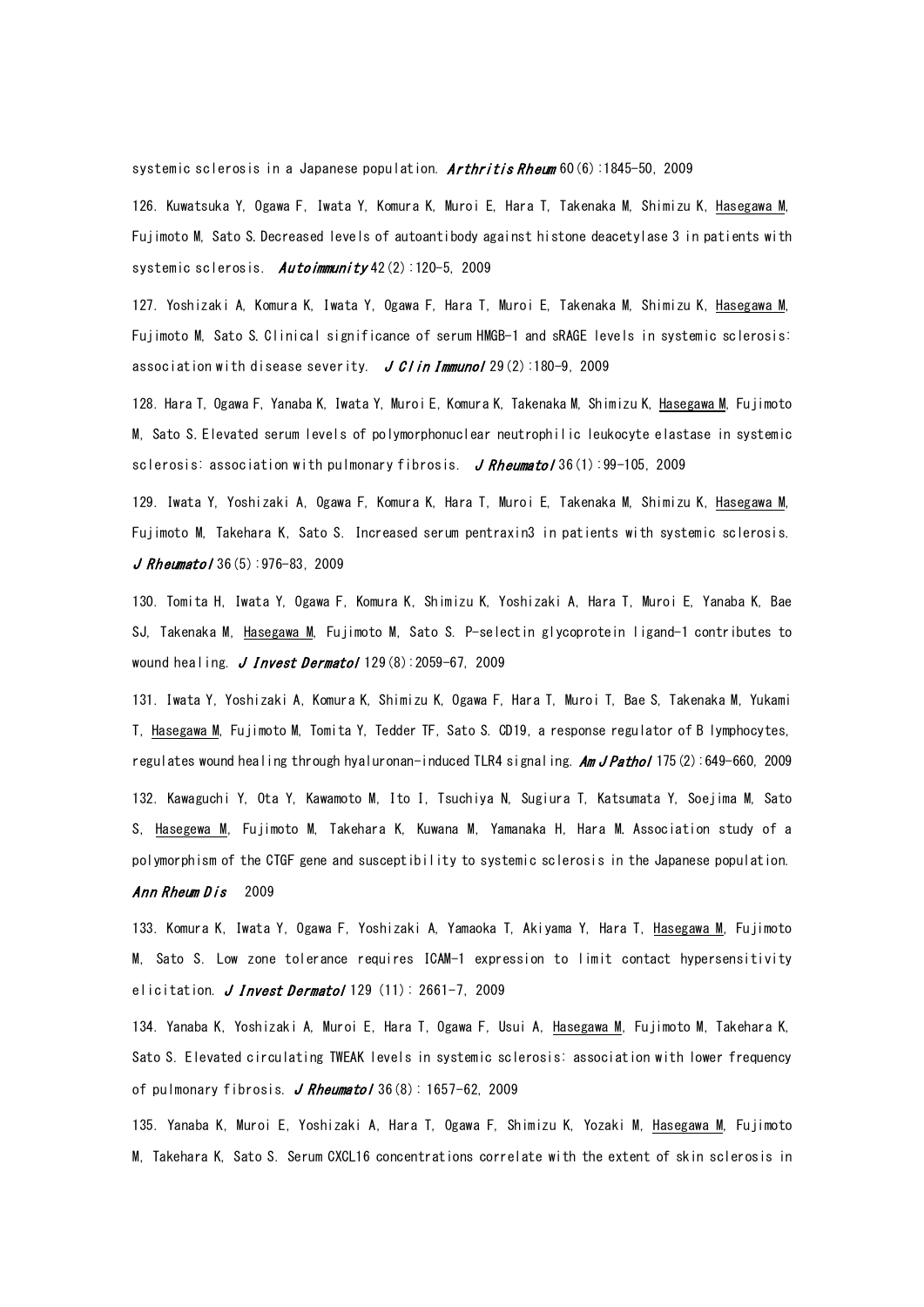patients with systemic sclerosis. J Rheumatol 36 $(9)$ :1917-23, 2009

136. Akiyama Y, Ogawa F, Iwata Y, Komura K, Hara T, Muroi E, Bae SJ, Takenaka M, Shimizu K, Hasegawa M, Fujimoto M, Sato S. Autoantibody against activating transcription factor-2 in patients with systemic sclerosis. *CI in Exp Rheumatol* 27(5):751-7, 2009

※137. Hasegawa M, Matsushita Y, Horikawa M, Higashi K, Tomigahara Y, Kaneko H, Shirasaki F, Fujimoto M, Takehara K, Sato S. A novel inhibitor of Smad-dependent transcriptional activation suppresses tissue fibrosis in mice models of systemic sclerosis. Arthritis Rheum 60(11): 3465-75, 2009, Corresponding Author

138. Tsuchiya N, Kawasaki A, Hasegawa M, Fujimoto M, Takehara K, Kawaguchi Y, Kawamoto M, Hara M, Sato S. Association of STAT4 polymorphism with systemic sclerosis in a Japanese population. Ann **Rheum Dis 68(8), 1375-1376, 2009** 

139.[麦井直樹](http://search.jamas.or.jp/api/opensearch?q=%5B%94%9E%88%E4%92%BC%8E%F7%5D/AU), [西悦子](http://search.jamas.or.jp/api/opensearch?q=%5B%90%BC%89x%8Eq%5D/AU), [堀江翔](http://search.jamas.or.jp/api/opensearch?q=%5B%96x%8D%5D%E3%C4%5D/AU), [八幡徹太郎](http://search.jamas.or.jp/api/opensearch?q=%5B%94%AA%94%A6%93O%91%BE%98Y%5D/AU), [長谷川稔](http://search.jamas.or.jp/api/opensearch?q=%5B%92%B7%92J%90%EC%96%AB%5D/AU), [生田宗博](http://search.jamas.or.jp/api/opensearch?q=%5B%90%B6%93c%8F%40%94%8E%5D/AU), [井上克己](http://search.jamas.or.jp/api/opensearch?q=%5B%88%E4%8F%E3%8D%8E%8C%C8%5D/AU), [染矢富士子](http://search.jamas.or.jp/api/opensearch?q=%5B%90%F5%96%EE%95x%8Em%8Eq%5D/AU). 全身性強 皮症患者における6分間歩行テストの検討. 総合リハビリテーション 38(6): 571-576, 2008 140.Ogawa F, Shimizu K, Hara T, Muroi E, Komura K, Takenaka M, Hasegawa M, Fujimoto M, Takehara K, Sato S. Autoantibody against one of the antioxidant repair enzymes, methionine sulfoxide

reductase A, in systemic sclerosis: association with pulmonary fibrosis and vascular damage. Arch **Dermatol Res**  $302(1):27-35, 2010$ 

141. Okazaki S, Ogawa F, Iwata Y, Hara T, Muroi E, Komura K, Takenaka M, Shimizu K, Hasegawa M, Fujimoto M, Sato S. Autoantibody against caspase-3, an executioner of apoptosis, in patients with systemic sclerosis. Rheumatol Int 30(7):871-8, 2010

142. Yanaba K, Yoshizaki A, Muroi E, Hara T, Ogawa F, Shimizu K, Hasegawa M, Fujimoto M, Takehara K, Sato S. CCL13 is a promising diagnostic marker for systemic sclerosis. Br J Dermatol 162(2):332-6, 2010

143. Odaka M, Hasegawa M, Hamaguchi Y, Ishiura N, Kumada S, Matsushita T, Komura K, Sato S, Takehara K, Fujimoto M. Autoantibody-mediated regulation of B cell responses by functional anti-CD22 autoantibodies in patients with systemic sclerosis.  $C / in Exp$  Immunol 159(2):176-84, 2010

144. Hara T, Shimizu K, Ogawa F, Yanaba K, Iwata Y, Muroi E, Takenaka M, Komura K, Hasegawa M, Fujimoto M, Sato S. Platelets control leukocyte recruitment in a murine model of cutaneous arthus reaction. [Am J Pathol](javascript:AL_get(this,%20) 176(1):259-69, 2010

145. Ito I, Kawaguchi Y, Kawasaki A, Hasegawa M, Ohashi J, Kawamoto M, Fujimoto M, Takehara K, Sato S, Hara M, Tsuchiya N. Association of FAM167A (C8orf13) - BLK region with systemic sclerosis.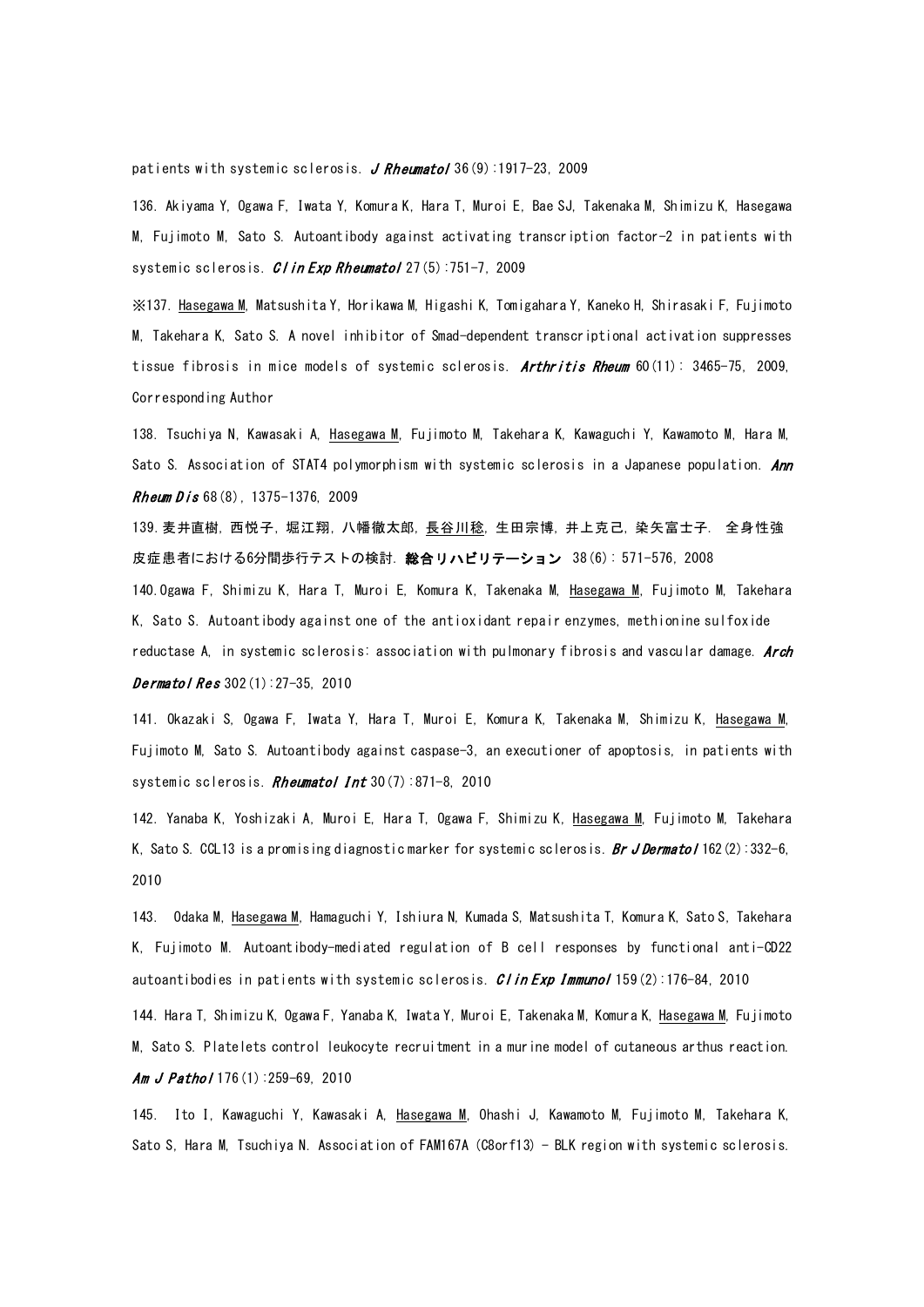## **Ar [thritis R](javascript:AL_get(this,%20)heum**  $62(3): 890-5, 2010$

146. Tomita H, Ogawa F, Hara T, Yanaba K, Iwata Y, Muroi E, Yoshizaki A, Komura K, Takenaka M, Shimizu K, Hasegawa M, Fujimoto M, Sato S. Elevated serum concentrations of triggering receptor expressed on myeloid cells-1 in diffuse cutaneous systemic sclerosis: association with severity of pulmonary fibrosis. J Rheumatol  $37(4)$ : 787-91, 2010

147. Ogawa A, Yoshizaki A, Yanaba K, Ogawa F, Hara T, Muroi E, Takenaka M, Shimizu K, Hasegawa M, Fujimoto M, Tedder TF, Sato S. The differential role of L-Selectin and ICAM-1 in Th1-Type and Th2-Type contact hypersensitivity. J I[nvest D](javascript:AL_get(this,%20)ermatol  $130(6)$ : 1558-70, 2010.

※148. Tanaka C, Fujimoto M, Hamaguchi Y, Sato S, Takehara K, Hasegawa M. Inducible costimulator ligand (ICOSL) regulates bleomycin-induced lung and skin fibrosis independently of the ICOS-ICOSL pathway. **Arthritis Rheum** 62(6):1723-32, 2010, Corresponding Author

149. Yoshizaki A, Yanaba K, Yoshizaki A, Iwata Y, Komura K, Ogawa F, Takenaka M, Shimizu K, Asano Y, Hasegawa M, Fujimoto M, Sato S. Treatment with rapamycin prevents fibrosis in tight-skin and bleomycin-induced mouse models of systemic sclerosis. Ar[thritis R](javascript:AL_get(this,%20)heum 62(8):2476-87, 2010

150. Yoshizaki A, Yanaba K, Iwata Y, Komura K, Ogawa A, Akiyama Y, Muroi E, Hara T, Ogawa F, Takenaka M, Shimizu K, Hasegawa M, Fujimoto M, Tedder TF, Sato S. Cell adhesion molecules regulate fibrotic process via Th1/Th2/Th17 cell balance in a bleomycin-induced scleroderma model. [J Immunol](javascript:AL_get(this,%20) 185(4):2502-15, 2010

151. Ueda-Hayakawa I, Hasegawa M, Kumada S, Tanaka C, Komura K, Hamaguchi Y, Takehara K, Fujimoto M. Usefulness of anti-cyclic citrullinated peptide antibody and rheumatoid factor to detect rheumatoid arthritis in patients with systemic sclerosis. [Rheumatology \(Oxford\)](javascript:AL_get(this,%20) 49(11):2135-9, 2010.

152. 井上雄二、<u>長谷川稔</u>、前川武雄、レパヴー・アンドレ、浅野善英、安部正敏、石井貴之、伊藤孝明、 爲政大幾、今福信一、入澤亮吉、大塚正樹、大塚幹夫、小川文秀、門野岳史、小寺雅也、川上民裕、川口 雅一、久木野竜一、幸野 健、境 恵祐、高原正和、谷岡未樹、中西健史、中村泰大、橋本 彰、林 昌浩、 藤本 学、藤原 浩、松尾光馬、間所直樹、山崎 修、吉野雄一郎、立花隆夫、尹 浩信. 創傷・熱傷ガイド ライン委員会報告- 1 : 創傷一般. 日皮会誌 121: 1539-9, 2011

153. 立花隆夫、今福信一、入澤亮吉、大塚正樹、門野岳史、藤原 浩、浅野善英、安部正敏、石井貴之、 爲政大幾、伊藤孝明、井上雄二、大塚幹夫、小川文秀、、小寺雅也、川上民裕、川口雅一、久木野竜一、 幸野 健、境 恵祐、高原正和、谷岡未樹、中西健史、中村泰大、橋本 彰、<u>長谷川稔</u>、林 昌浩、藤本 学、 前川武雄、松尾光馬、間所直樹、山崎 修、吉野雄一郎、レパヴー・アンドレ、尹 浩信. 創傷・熱傷ガイ ドライン委員会報告- 2:褥瘡診療ガイドライン. 日皮会誌 121: 1791-839, 2011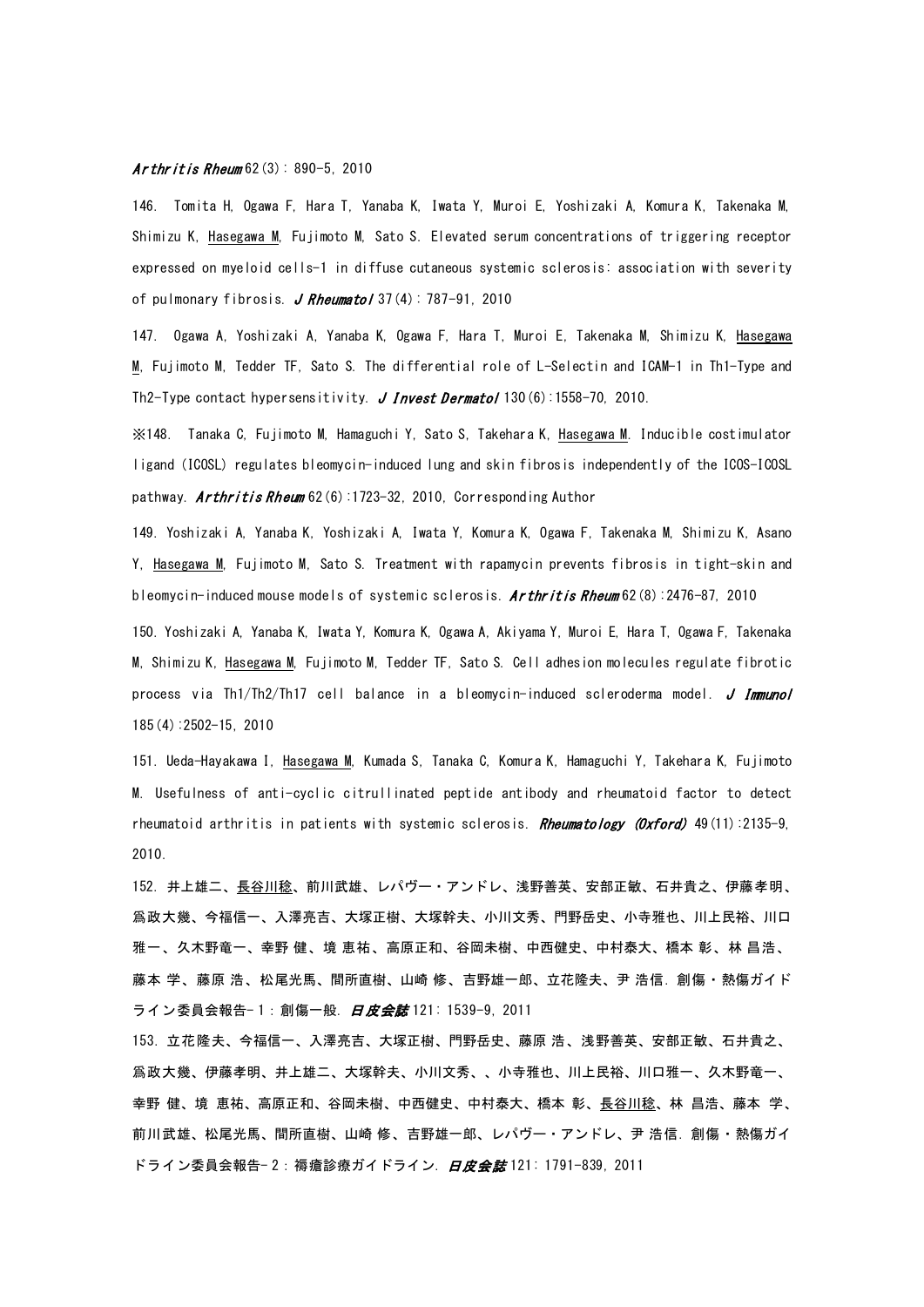154. 爲政大幾、安部正敏、中西健史、松尾光馬、山崎 修、浅野善英、石井貴之、伊藤孝明、井上雄二、 今福信一、入澤亮吉、大塚正樹、大塚幹夫、小川文秀、門野岳史、小寺雅也、川上民裕、川口雅一、久木 野竜一、幸野 健、境 恵祐、高原正和、谷岡未樹、中村泰大、橋本 彰、長谷川稔、林 昌浩、藤本 学、藤 原 浩、前川武雄、間所直樹、吉野雄一郎、レパヴー・アンドレ、立花隆夫、尹 浩信. 創傷・熱傷ガイド ライン委員会報告- 3:糖尿病性潰瘍・壊疽ガイドライン. *日皮会誌* 121: 1997-2035, 2011 155. 藤本 学、浅野善英、石井貴之、小川文秀、川上民裕、小寺雅也、安部正敏、爲政大幾、井上雄二、 伊藤孝明、今福信一、入澤亮吉、大塚正樹、大塚幹夫、門野岳史、川口雅一、久木野竜一、幸野 健、境 恵 祐、高原正和、谷岡未樹、中西健史、中村泰大、橋本 彰、長谷川稔、林 昌浩、藤原 浩、前川武雄、松尾 光馬、間所直樹、山崎 修、吉野雄一郎、レパヴー・アンドレ、立花隆夫、尹 浩信. 創傷・熱傷ガイドラ イン委員会報告− 4: 膠原病 • 血管炎にともなう皮膚潰瘍診療ガイドライン. *日皮会誌* 121: 2187-223, 2011 156. 伊藤孝明、久木野竜一、高原正和、谷岡未樹、中村泰大、浅野善英、安部正敏、石井貴之、爲政大幾、 井上雄二、今福信一、入澤亮吉、大塚正樹、大塚幹夫、小川文秀、門野岳史、小寺雅也、川上民裕、川口 雅一、幸野 健、境 恵祐、中西健史、橋本 彰、長谷川稔、林 昌浩、藤本 学、藤原 浩、前川武雄、松尾 光馬、間所直樹、山崎 修、レパヴー・アンドレ、吉野雄一郎、立花隆夫、尹 浩信. 創傷・熱傷ガイドラ イン委員会報告- 5:下腿潰瘍・下肢静脈瘤診療ガイドライン. *日皮会誌* 121: 2431-48, 2011

157. 吉野雄一郎、大塚幹夫、川口雅一、境 恵祐、橋本 彰、林 昌浩、間所直樹、浅野善英、安部正敏、 石井貴之、伊藤孝明、爲政大幾、井上雄二、今福信一、入澤亮吉、大塚正樹、小川文秀、門野岳史、小寺 雅也、川上民裕、久木野竜一、幸野 健、高原正和、谷岡未樹、中西健史、中村泰大、長谷川稔、藤本 学、 藤原 浩、前川武雄、松尾光馬、山崎 修、レパヴー・アンドレ、立花隆夫、尹 浩信. 創傷・熱傷ガイドラ イン委員会報告- 6:熱傷診療ガイドライン. 日皮会誌 121: 3279-306, 2011

158. Yoshizaki A, Yanaba K, Iwata Y, Komura K, Ogawa A, Muroi E, Ogawa F, Takenaka M, Shimizu K, Hasegawa M, Fujimoto M, Sato S. Elevated serum interleukin-27 levels in patients with systemic sclerosis: association with T cell, B cell and fibroblast activation. [Ann Rheum Dis](javascript:AL_get(this,%20) 70(1):194-200, 2011

159. [Hasegawa M,](http://www.ncbi.nlm.nih.gov/pubmed?term=%2522Hasegawa%20M%2522%255BAuthor%255D) [Fujimoto M,](http://www.ncbi.nlm.nih.gov/pubmed?term=%2522Fujimoto%20M%2522%255BAuthor%255D) [Matsushita T,](http://www.ncbi.nlm.nih.gov/pubmed?term=%2522Matsushita%20T%2522%255BAuthor%255D) [Hamaguchi Y,](http://www.ncbi.nlm.nih.gov/pubmed?term=%2522Hamaguchi%20Y%2522%255BAuthor%255D) [Takehara K,](http://www.ncbi.nlm.nih.gov/pubmed?term=%2522Takehara%20K%2522%255BAuthor%255D) [Sato S.](http://www.ncbi.nlm.nih.gov/pubmed?term=%2522Sato%20S%2522%255BAuthor%255D) Serum chemokine and cytokine levels as indicators of disease activity in patients with systemic sclerosis. Clin **Rheumatol** 30(2):  $231-7$ , 2011, Corresponding Author

160. Nakajima K, Matsuo S, Hasegawa M, Kinuya S, Takehara K. Identification of myocardial damage in systemic sclerosis: a nuclear cardiology approach. Int J Rheumatol pii 496509, 2010 (on-line Journal)

161. Hasegawa M, Fujimoto M, Hamaguchi Y, Matsushita T, Inoue K, Sato S, Takehara K. Use of Serum Clara Cell 16-kDa (CC16) Levels as a potential indicator of active pulmonary fibrosis in systemic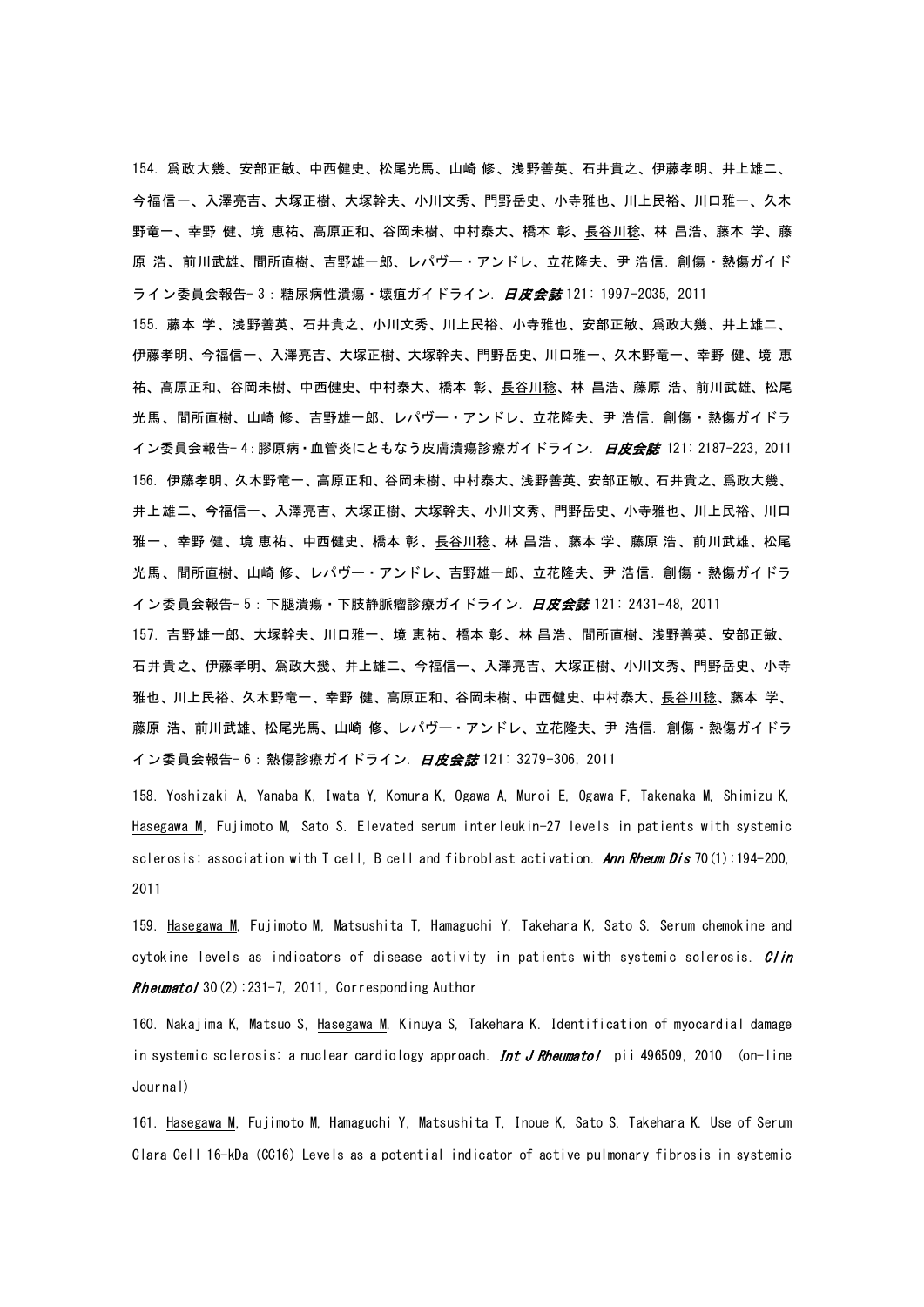## sclerosis. J R[heumatol](javascript:AL_get(this,%20) 38(5):877-84, 2011, Corresponding Author

162. Nakajima K, Hasegawa M, Inaki A, Wakabayashi H, Hosoya T, Takehara K, Kinuya S. Esophageal transit study using a sliding sum image: application to patients with probable and definite systemic sclerosis. **Ann Nucl Med** 25(5):325-31, 2011

163. [Mugii N,](http://www.ncbi.nlm.nih.gov/pubmed?term=%2522Mugii%20N%2522%255BAuthor%255D) [Hasegawa M,](http://www.ncbi.nlm.nih.gov/pubmed?term=%2522Hasegawa%20M%2522%255BAuthor%255D) [Matsushita T,](http://www.ncbi.nlm.nih.gov/pubmed?term=%2522Matsushita%20T%2522%255BAuthor%255D) [Hamaguchi Y,](http://www.ncbi.nlm.nih.gov/pubmed?term=%2522Hamaguchi%20Y%2522%255BAuthor%255D) [Horie S,](http://www.ncbi.nlm.nih.gov/pubmed?term=%2522Horie%20S%2522%255BAuthor%255D) [Yahata T,](http://www.ncbi.nlm.nih.gov/pubmed?term=%2522Yahata%20T%2522%255BAuthor%255D) [Inoue K,](http://www.ncbi.nlm.nih.gov/pubmed?term=%2522Inoue%20K%2522%255BAuthor%255D) [Someya F,](http://www.ncbi.nlm.nih.gov/pubmed?term=%2522Someya%20F%2522%255BAuthor%255D) [Fujimoto](http://www.ncbi.nlm.nih.gov/pubmed?term=%2522Fujimoto%20M%2522%255BAuthor%255D)  [M,](http://www.ncbi.nlm.nih.gov/pubmed?term=%2522Fujimoto%20M%2522%255BAuthor%255D) [Takehara K.](http://www.ncbi.nlm.nih.gov/pubmed?term=%2522Takehara%20K%2522%255BAuthor%255D) Association between nail-fold capillary findings and disease activity in dermatomyositis. R[heumatology \(](javascript:AL_get(this,%20)Oxford) 50(6):1091-8, 2011, Corresponding Author

164. Hamaguchi Y, Kuwana M, Hoshino K, Hasegawa M, Kaji K, Matsushita T, Komura K, Nakamura M, Kodera M, Suga N, Higashi A, Ogusu K, Tsutsui K, Furusaki A, Tanabe H, Sasaoka S, Muro Y, Yoshikawa M, Ishiguro N, Ayano M, Muroi E, Fujikawa K, Umeda Y, Kawase M, Mabuchi E, Asano Y, Sodemoto K, Seishima M, Yamada H, Sato S, Takehara K, Fujimoto M. Clinical correlations With dermatomyositis-specific autoantibodies in adult Japanese patients with dermatomyositis: a multicenter cross-sectional study. Arch D[ermatol](javascript:AL_get(this,%20)  $147(4)$ : 391-8, 2011

165. Saito S, Nakayama T, Hashimoto N, Miyata Y, Egashira K, Nakao N, Nishiwaki S, Hasegawa M, Hasegawa Y, Naoe T. Mesenchymal stem cells stably transduced with a dominant negative inhibitor of CCL2 greatly attenuate bleomycin-induced lung damage. Am J Pathol 179(3):1088-94, 2011

※166. Maeda S, Fujimoto M, Matsushita T, Hamaguchi Y, Takehara K, Hasegawa M. Inducible costimulator (ICOS) -ICOS ligand signaling has pivotal roles in skin wound healing via cytokine production.  $Am$  $J$  Pathol 179(5):2360-9, 2011, Corresponding Author

167. Hasegawa M, Asano Y, Endo H, Fujimoto M, Goto D, Ihn H, Inoue K, Ishikawa O, Kawaguchi Y, Kuwana M, Muro Y, Ogawa F, Sasaki T, Takahashi H, Tanaka S, Takehara K, Sato S[. Investigation of](http://www.ncbi.nlm.nih.gov/pubmed/22072085) prognostic [factors for skin sclerosis and lung function in Japanese patients with early systemic sclerosis:](http://www.ncbi.nlm.nih.gov/pubmed/22072085)  [a multicentre prospective observational study.](http://www.ncbi.nlm.nih.gov/pubmed/22072085) Rheumatology (Oxford) 51(1):129-33, 2012, Corresponding Author

※168. Nakasone Y, Fujimoto M, Matsushita T, Hamaguchi Y, Huu DL, Yanaba M, Sato S, Takehara K, Hasegawa M. Host-derived MCP-1 and MIP-1a regulate protective anti-tumor immunity to localized and metastatic B16 melanoma. Am J Pathol 180(1):365-74, 2012, Corresponding Author

169. Kajihara I, Jinnin M, Yamane K, Makino T, Honda N, Igata T, Masuguchi S, Fukushima S, Okamoto Y, Hasegawa M, Fujimoto M, Ihn H. [Increased accumulation of extracellular thrombospondin-2 due to](http://www.ncbi.nlm.nih.gov/pubmed/22142808)  [low degradation activity stimulates type I collagen expression in scleroderma fibroblasts.](http://www.ncbi.nlm.nih.gov/pubmed/22142808) Am J  $Patho/180(2):703-14, 2012.$ 

170. Fujimoto M, Hamaguchi Y, Kaji K, Matsushita T, Ichimura Y, Kodera M, Ishiguro N, Ueda-Hayakawa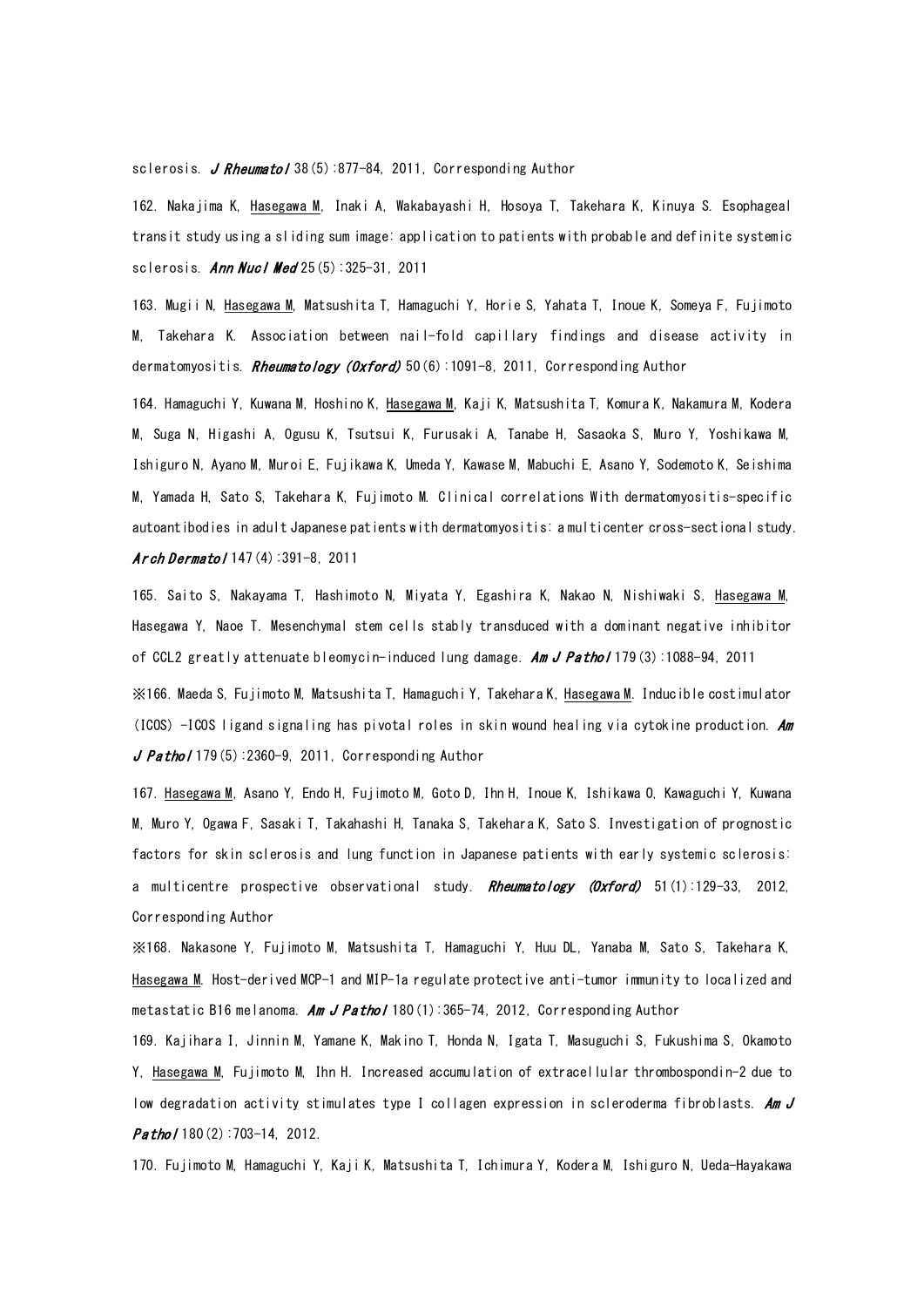I, Asano Y, Ogawa F, Fujikawa K, Miyagi T, Mabuchi E, Hirose K, Akimoto N, Hatta N, Tsutsui K, Higashi A, Igarashi A, Seishima M, Hasegawa M, Takehara K. Myositis-specific anti-155/140 autoantibodies target transcription intermediary factor 1 family proteins. **Arthritis Rheum** 64(2):513-22, 2012 171. Honda N, Jinnin M, Kajihara I, Makino T, Makino K, Masuguchi S, Fukushima S, Okamoto Y, Hasegawa M, Fujimoto M, Ihn H. TGF-  $\beta$  -mediated downregulation of microRNA-196a contributes to the [constitutive upregulated type I collagen expression in scleroderma dermal fibroblasts.](http://www.ncbi.nlm.nih.gov/pubmed/22379029) J Immunol 188(7):3323-31, 2012.

172. Ichimura Y, Matsushita T, Hamaguchi Y, Kaji K, Hasegawa M, Tanino Y, Inokoshi Y, Kawai K, Kanekura T, Habuchi M, Igarashi A, Sogame R, Hashimoto T, Koga T, Nishino A, Ishiguro N, Sugimoto N, Aoki R, Ando N, Abe T, Kanda T, Kuwana M, Takehara K, Fujimoto M. [Anti-NXP2 autoantibodies in](http://www.ncbi.nlm.nih.gov/pubmed/22258483)  [adult patients with idiopathic inflammatory myopathies: possible](http://www.ncbi.nlm.nih.gov/pubmed/22258483) association with malignancy. Ann Rheum  $Dis 71(5): 710-3, 2012$ 

173. Jin G, Matsushita T, Hamaguchi Y, Le Huu D, Ishii T, Hasegawa M, Obata K, Karasuyama H, Takehara K, Fujimoto M. Basophils and mast [cells play critical roles for leukocyte recruitment in IgE-mediated](http://www.ncbi.nlm.nih.gov/pubmed/22784785)  [cutaneous reverse passive Arthus reaction.](http://www.ncbi.nlm.nih.gov/pubmed/22784785) J Dermatol Sci 67(3):181-9, 2012

174. Nakashima T, Jinnin M, Yamane K, Honda N, Kajihara I, Makino T, Masuguchi S, Fukushima S, Okamoto Y, Hasegawa M, Fujimoto M, Ihn H. [Impaired IL-17 signaling pathway contributes to the increased](http://www.ncbi.nlm.nih.gov/pubmed/22403442)  [collagen expression in scleroderma fibroblasts.](http://www.ncbi.nlm.nih.gov/pubmed/22403442)  $J$  Immunol 188 $(8)$ :3573-83, 2012.

175. Imura-Kumada S, Hasegawa M, Matsushita T, Hamaguchi Y, Encabo S, Shums Z, Norman GL, Takehara K, Fujimoto M. [High prevalence of primary biliary cirrhosis and disease-associated autoantibodies](http://www.ncbi.nlm.nih.gov/pubmed/22327744)  [in Japanese patients with systemic sclerosis.](http://www.ncbi.nlm.nih.gov/pubmed/22327744) **Mod Rheumato**l. 2012 Feb 12 [Epub ahead of print] 176. Hasegawa M, Higashi K, Yokoyama C, Yamamoto F, Tachibana T, Matsushita T, Hamaguchi Y, Saito K, Fujimoto M, Takehara K. [Altered expression of dermokine in skin disorders.](http://www.ncbi.nlm.nih.gov/pubmed/22646803) *J Eur Acad Dermatol* Venereol. 27:867-75, 2013, Corresponding Author

177. Le Huu D, Matsushita T, Jin G, Hamaguchi Y, Hasegawa M, Takehara K, Fujimoto M. [IL-6 blockade](http://www.ncbi.nlm.nih.gov/pubmed/22810302)  [attenuates the development of murine sclerodermatous chronic graft-versus-host disease.](http://www.ncbi.nlm.nih.gov/pubmed/22810302) J Invest Dermatol. 132:2753-61, 2012

※178. Okamoto Y, Hasegawa M, Matsushita T, Hamaguchi Y, Huu DL, Iwakura Y, Fujimoto M, Takehara K. [Potential roles of interleukin 17A in the development of skin fibrosis.](http://www.ncbi.nlm.nih.gov/pubmed/22833167) Arthritis Rheum. 64(11):3726-3735, 2012, Corresponding Author

179. [Wada T,](http://www.ncbi.nlm.nih.gov/pubmed?term=Wada%20T%255BAuthor%255D&cauthor=true&cauthor_uid=22886572) [Toga A,](http://www.ncbi.nlm.nih.gov/pubmed?term=Toga%20A%255BAuthor%255D&cauthor=true&cauthor_uid=22886572) [Sakakibara Y,](http://www.ncbi.nlm.nih.gov/pubmed?term=Sakakibara%20Y%255BAuthor%255D&cauthor=true&cauthor_uid=22886572) [Toma T,](http://www.ncbi.nlm.nih.gov/pubmed?term=Toma%20T%255BAuthor%255D&cauthor=true&cauthor_uid=22886572) [Hasegawa M,](http://www.ncbi.nlm.nih.gov/pubmed?term=Hasegawa%20M%255BAuthor%255D&cauthor=true&cauthor_uid=22886572) [Takehara K,](http://www.ncbi.nlm.nih.gov/pubmed?term=Takehara%20K%255BAuthor%255D&cauthor=true&cauthor_uid=22886572) [Shigemura T,](http://www.ncbi.nlm.nih.gov/pubmed?term=Shigemura%20T%255BAuthor%255D&cauthor=true&cauthor_uid=22886572) [Agematsu K,](http://www.ncbi.nlm.nih.gov/pubmed?term=Agematsu%20K%255BAuthor%255D&cauthor=true&cauthor_uid=22886572) [Yachie](http://www.ncbi.nlm.nih.gov/pubmed?term=Yachie%20A%255BAuthor%255D&cauthor=true&cauthor_uid=22886572)  [A.](http://www.ncbi.nlm.nih.gov/pubmed?term=Yachie%20A%255BAuthor%255D&cauthor=true&cauthor_uid=22886572) Clonal expansion of Epstein-Barr virus (EBV)-infected  $\gamma \delta$  T cells in patients with chronic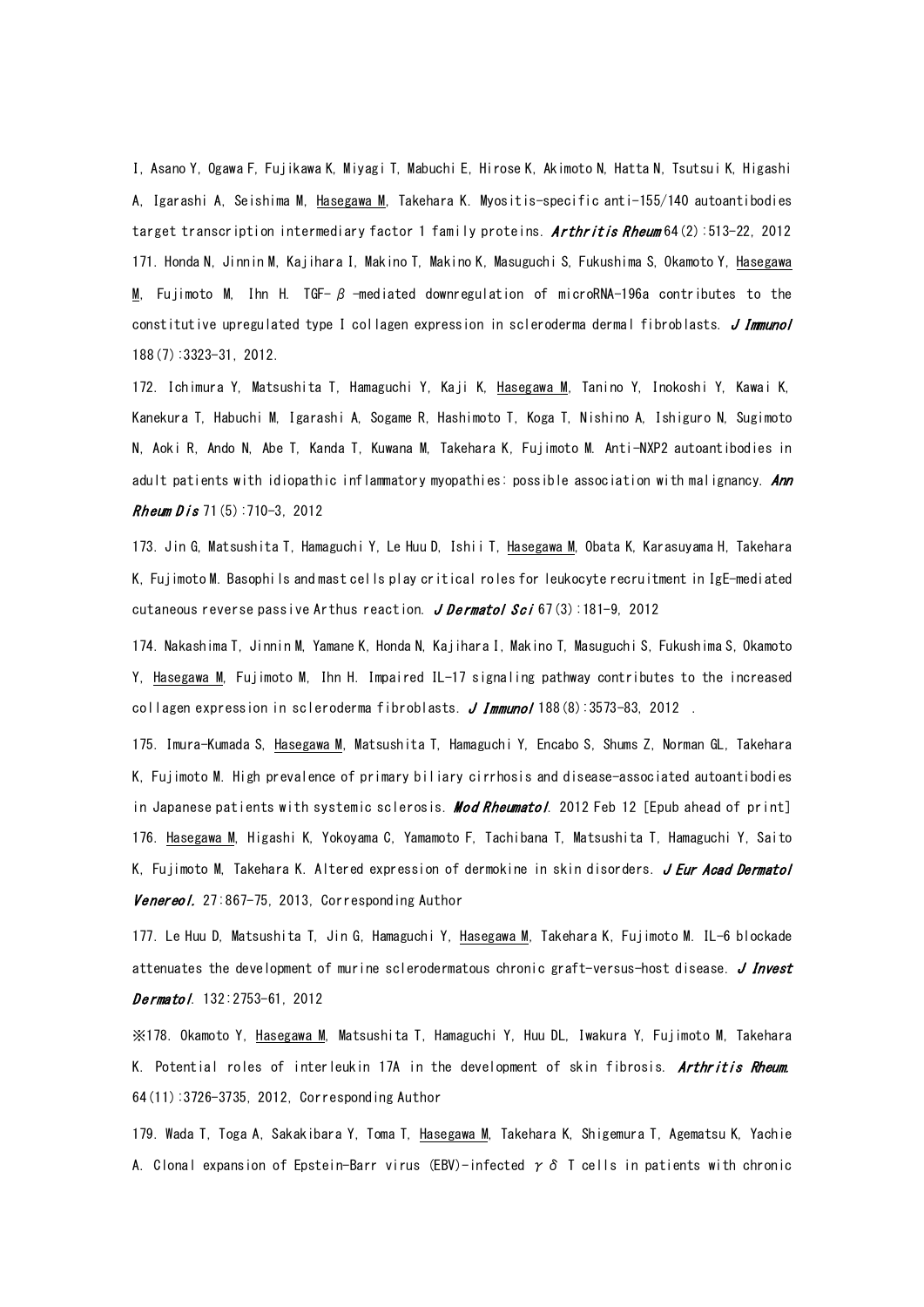active EBV disease and hydroa vacciniforme-like eruptions. Int J H[ematol.](http://www.ncbi.nlm.nih.gov/pubmed/22886572) 96  $(4)$ :443-449, 2012 180. Higashi K, Hasegawa M, Yokoyama C, Tachibana T, Mitsui S, Saito K. Dermokine-β impairs ERK signaling through direct binding to GRP78. FEBS Lett. 586 (16):2300-2305, 2012

181. Hasegawa M, Fujimoto M, Matsushita T, Hamaguchi Y, Takehara K. Augmented ICOS expression in patients with early diffuse cutaneous systemic sclerosis. Rheumatology (Oxford). 52:242-51, 2013, Corresponding Author

182. Hasegawa M, Imura-Kumada S, Matsushita T, Hamaguchi Y, Fujimoto M, Takehara K. Anti-topoisomerase I antibody levels as serum markers of skin sclerosis in systemic sclerosis. J Dermatol. 40:89-93, 2013, Corresponding Author

183. Ueda-Hayakawa I, Hasegawa M, Hamaguchi Y, Takehara K, Fujimoto M. [Circulating](http://www.ncbi.nlm.nih.gov/pubmed/23159281)  $\gamma/\delta$  T cells [in systemic sclerosis exhibit activated phenotype and enhance gene expression of proalpha2\(I\)](http://www.ncbi.nlm.nih.gov/pubmed/23159281)  [collagen of fibroblasts.](http://www.ncbi.nlm.nih.gov/pubmed/23159281) J Dermatol Sci. 69:54-60, 2013

184. Le Huu D, Matsushita T, Jin G, Hamaguchi Y, Hasegawa M, Takehara K, Tedder TF, Fujimoto M. Donor-derived regulatory B cells are important for suppression of murine sclerodermatous chronic graft-versus-host disease. **Blood.** 121:3274-83, 2013

185. Huu DL, Matsushita T, Jin G, Hamaguchi Y, Hasegawa M, Takehara K, Fujimoto M. [FTY720 ameliorates](http://www.ncbi.nlm.nih.gov/pubmed/23508350)  [murine sclerodermatous chronic graft-versus-host disease by promoting expansion of splenic](http://www.ncbi.nlm.nih.gov/pubmed/23508350)  [regulatory cells and inhibiting immune cell infiltration into skin.](http://www.ncbi.nlm.nih.gov/pubmed/23508350) Arthritis Rheum. 65:1624-35, 2013

186. Jin G, Hamaguchi Y, Matsushita T, Hasegawa M, Le Huu D, Ishiura N, Naka K, Hirao A, Takehara K, Fujimoto M. B-cell linker protein expression contributes to controlling allergic and autoimmune diseases by mediating IL-10 production in regulatory B cells. JAI lergy Clin Immunol. 131(6):1674-82, 2013

187. Hamaguchi Y, Fujimoto M, Matsushita T, Kaji K, Komura K, Hasegawa M, Kodera M, Muroi E, Fujikawa K, Seishima M, Yamada H, Yamada R, Sato S, Takehara K, Kuwana M. Common and distinct clinical features in adult patients with anti-aminoacyl-tRNA synthetase antibodies: heterogeneity within the syndrome.  $PLoS$  One. 2013; 8(4): e60442.

188. Hasegawa M, Higashi K, Matsushita T, Hamaguchi Y, Saito K, Fujimoto M, Takehara K. Dermokine inhibits ELR(+)CXC chemokine expression and delays early skin wound healing. J Dermatol Sci. 70:34-41, 2013, Corresponding Author

189. Hasegawa M, Higashi K, Yokoyama C, Yamamoto F, Tachibana T, Matsushita T, Hamaguchi Y, Saito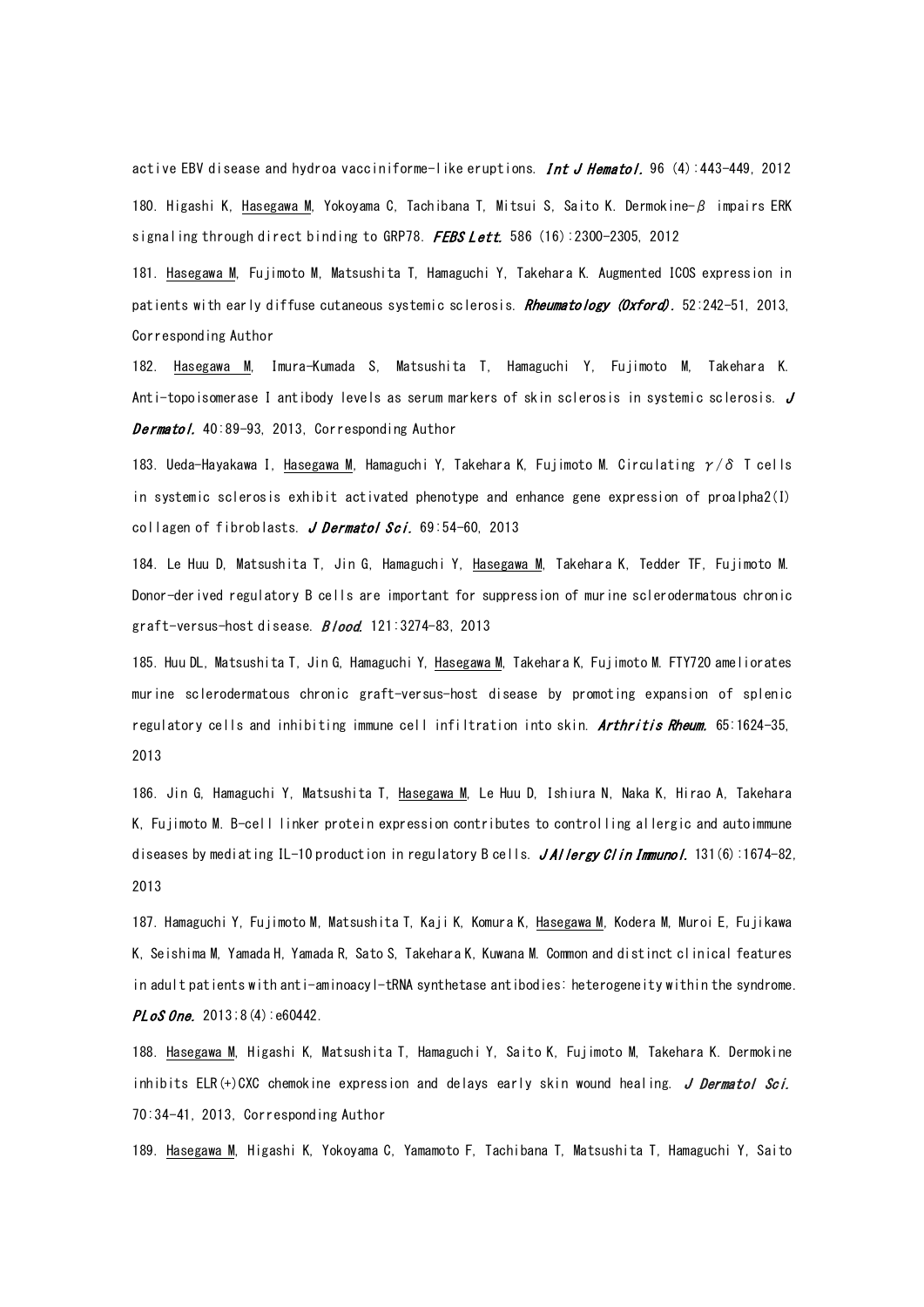K, Fujimoto M, Takehara K. Altered expression of dermokine in skin disorders J Eur Acad Derma Venereol. 2013;27(7):867-75. Corresponding Author

190. Hasegawa M, Hatta Y, Matsushita T, Hamaguchi Y, Fujimoto M, Takehara K. Clinical and laboratory features dependent on age at onset in Japanese systemic sclerosis. Mod Rheumatol. 2013;23(5):913-19. Corresponding Author

191. Hamaguchi Y, Matsushita T, Hasegawa M, Ueda-Hayakawa I, Sato S, Takehara K, Fujimoto M. High incidene of pulmonary arterial hypertenstion in systemic sclerosis patients with anti-centriole autoantibodies Mod Rheumatol. 2013;25(5):798-801.

192. Hasegawa M, Asano Y, Endo H, Fujimoto M, Goto D, Ihn H, Inoue K, Ishikawa O, Kawaguchi Y, Kuwana M, Ogawa F, Takahashi H, Tanaka S, Sato S, Takehara K. Serum chemokine levels as prognostic markers in patients with early systemic sclerosis: a multicenter, prospective, observational study. Mod Rheumatol. 2013;23(6):1076-84. Corresponding Author

193. Someya F, Mugii N, Hasegawa M, Yahata T, Nakagawa T. Predictors of exercise-induced oxygen desaturation in systemic sclerosis patients with interstitial lung disease. Respir Care. 2014;59(1):75-80.

194. Hasegawa M, Asano Y, Endo H, Fujimoto M, Goto D, Ihn H, Inoue K, Ishikawa O, Kawaguchi Y, Kuwana M, Ogawa F, Takahashi H, Tanaka S, Sato S, Takehara K. Serum adhesion molecule levels as prognostic markers in patients with early systemic sclerosis: a multicentre, prospective, observational study. PLoS One. 2014;9(2): e88150. Corresponding Author

195. Oishi K, Hamaguchi Y, Matsushita T, Hasegawa M, Okiyama N, Dernedde J, Weinhart M, Haag R, Tedder TF, Takehara K, Kohsaka H, Fujimoto M. A crucial role of L-selectin in C protein-induced experimental polymyositis of mice. Arthritis Rheumatol. 2014;66(7):1864-71.

196. Kaji K, Fertig N, Medsger TA Jr, Satoh T, Hoshino K, Hamaguchi Y, Hasegawa M, Lucas M, Schnure A, Ogawa F, Sato S, Takehara K, Fujimoto M, Kuwana M. Autoantibodies to RuvBL1 and RuvBL2: A Novel Systemic Sclerosis-Related Antibody Associated With Diffuse Cutaneous and Skeletal Muscle Involvement. Arthritis Care Res(Hoboken). 2014;66(4):575-84.

197. Hatta Y, Hasegawa M, Matsushita T, Hamaguchi Y, Fujimoto M, Takehara K. The clinical characteristics of juvenile-onset systemic sclerosis in Japanese patients. Mod Rheumatol. 2014;24(2):377-79. Corresponding Author

198. Le Huu D, Kimura H, Date M, Hamaguchi Y, Hasegawa M, Hau KT, Fujimoto M, Takehara K, Matsushita T. Blockade of Syk ameliorates the development of murine sclerodermatous chronic graft-versus-host disease.Blockade of Syk ameliorates the development of murine sclerodermatous chronic